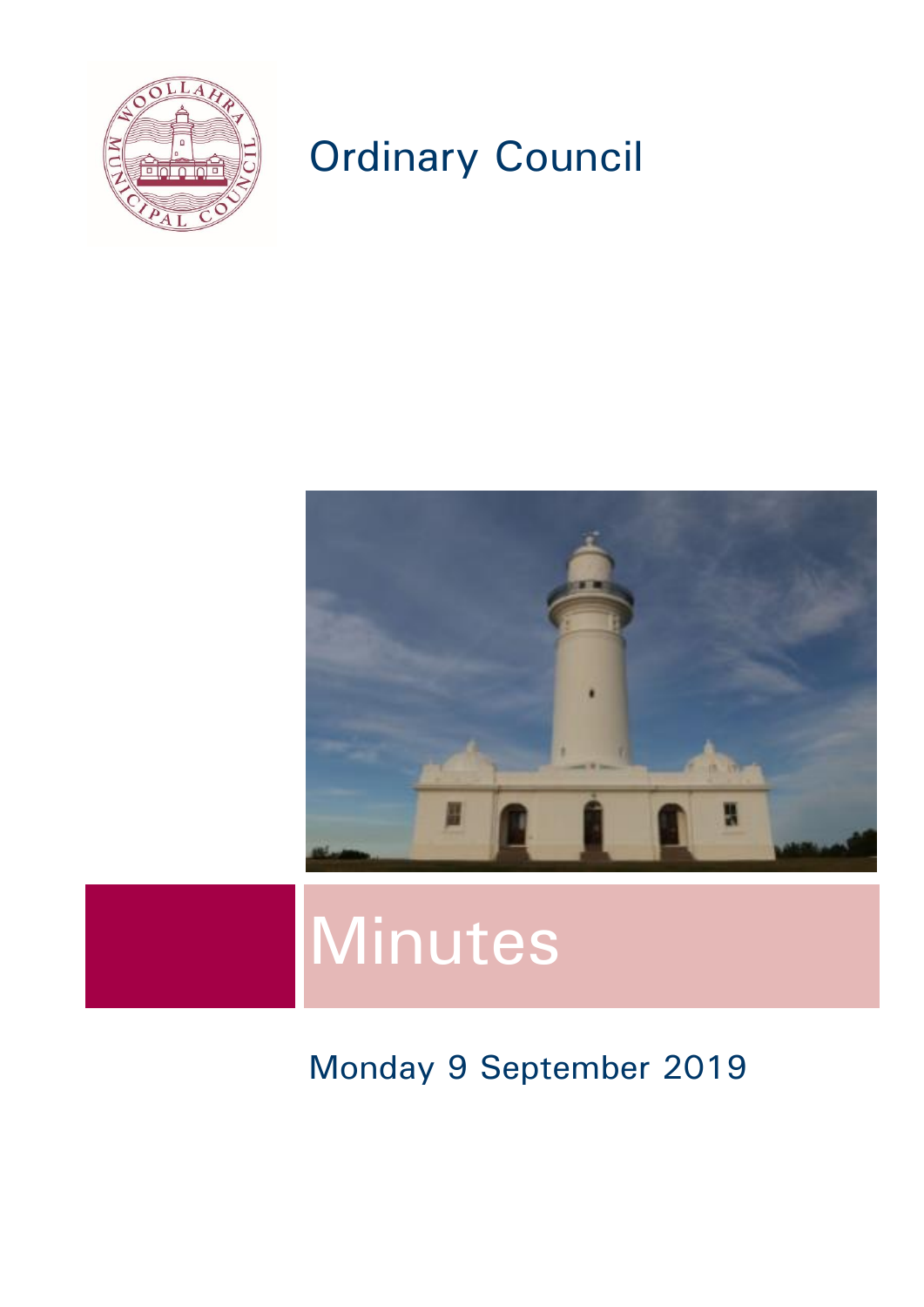## **Ordinary Council Meeting**

**Monday 9 September 2019**

## **Table of Contents**

|                |                                              | Page |
|----------------|----------------------------------------------|------|
|                |                                              |      |
|                |                                              |      |
|                |                                              |      |
|                |                                              |      |
|                |                                              |      |
|                |                                              |      |
|                |                                              |      |
|                |                                              |      |
|                |                                              |      |
| R1             | Draft Woollahra Local Strategic Planning     |      |
|                |                                              |      |
|                |                                              |      |
| R1             | Draft Woollahra Voluntary Planning           |      |
| R <sub>2</sub> | Minutes of the Floodplain Risk Management    |      |
|                |                                              |      |
|                |                                              |      |
| R <sub>1</sub> | Sale of Road Reserve - 2 Wunulla Road, Point |      |
|                |                                              |      |
| R <sub>2</sub> | Closing of Road Reserve - 2 Wunulla Road,    |      |
|                |                                              |      |
| 15.1           |                                              |      |
| 15.2           |                                              |      |
| 15.3           |                                              |      |
| 15.4           |                                              |      |
| 15.5           |                                              |      |
| 15.6           |                                              |      |
|                |                                              |      |
| 16.1           |                                              |      |
| 16.2           |                                              |      |
| 1              |                                              |      |
| $\overline{2}$ |                                              |      |
| 3              |                                              |      |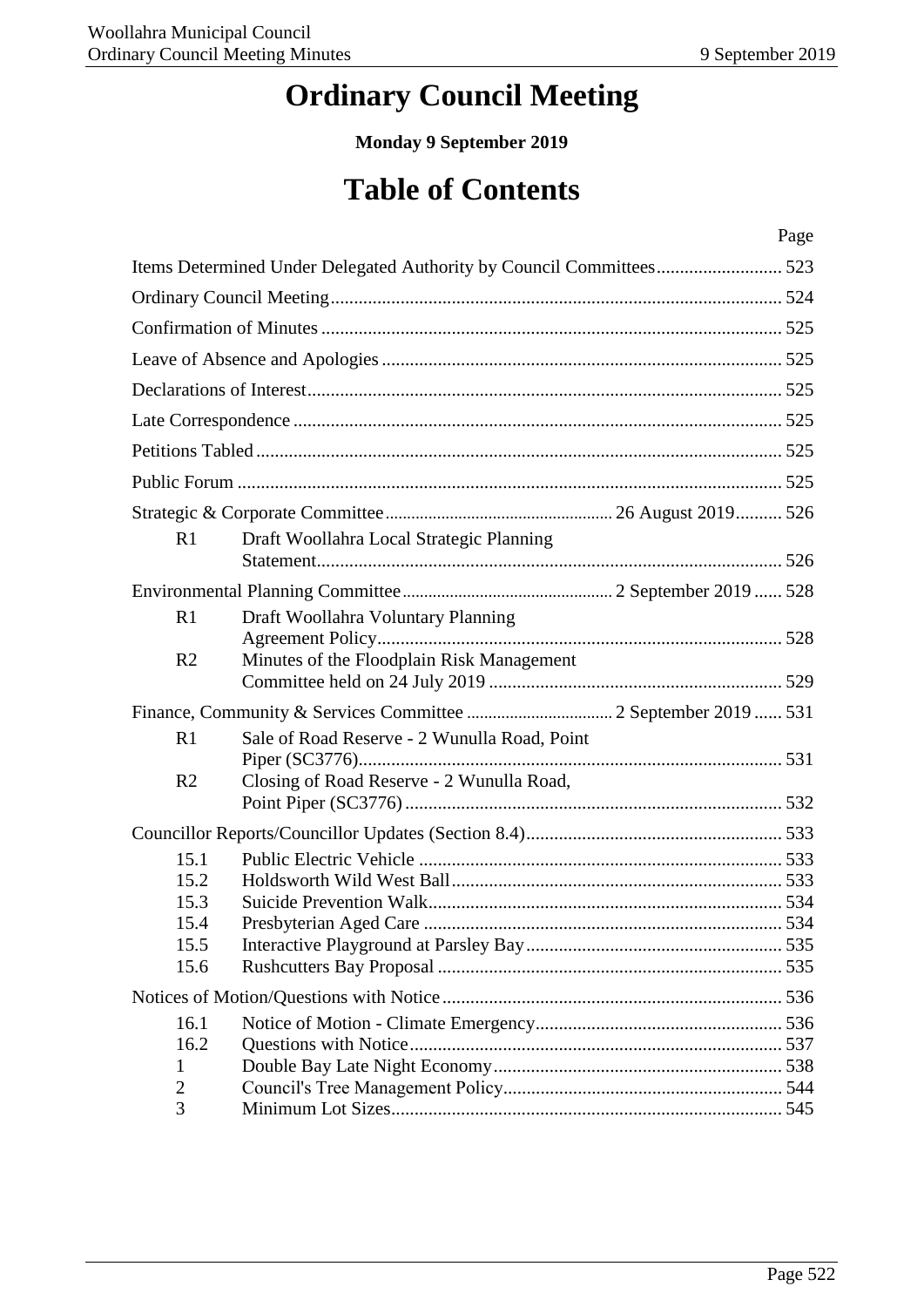## <span id="page-2-0"></span>**Items Determined Under Delegated Authority by Council Committees**

**The following items were determined under Delegated Authority. To see the delegated decisions of Council please refer to the individual Committee Meeting Minutes.**

**Strategic & Corporate Committee held on Monday 26 August 2019**

### **Environmental Planning Committee held on Monday 02 September 2019**

- D1 Confirmation of Minutes of Meeting held on 19 August 2019
- D3 Oxford Street & Paddington Working Party meeting 13 August 2019

### **Finance, Community & Services Committee held on Monday 02 September 2019**

D1 Confirmation of Minutes of Meeting held on 19 August 2019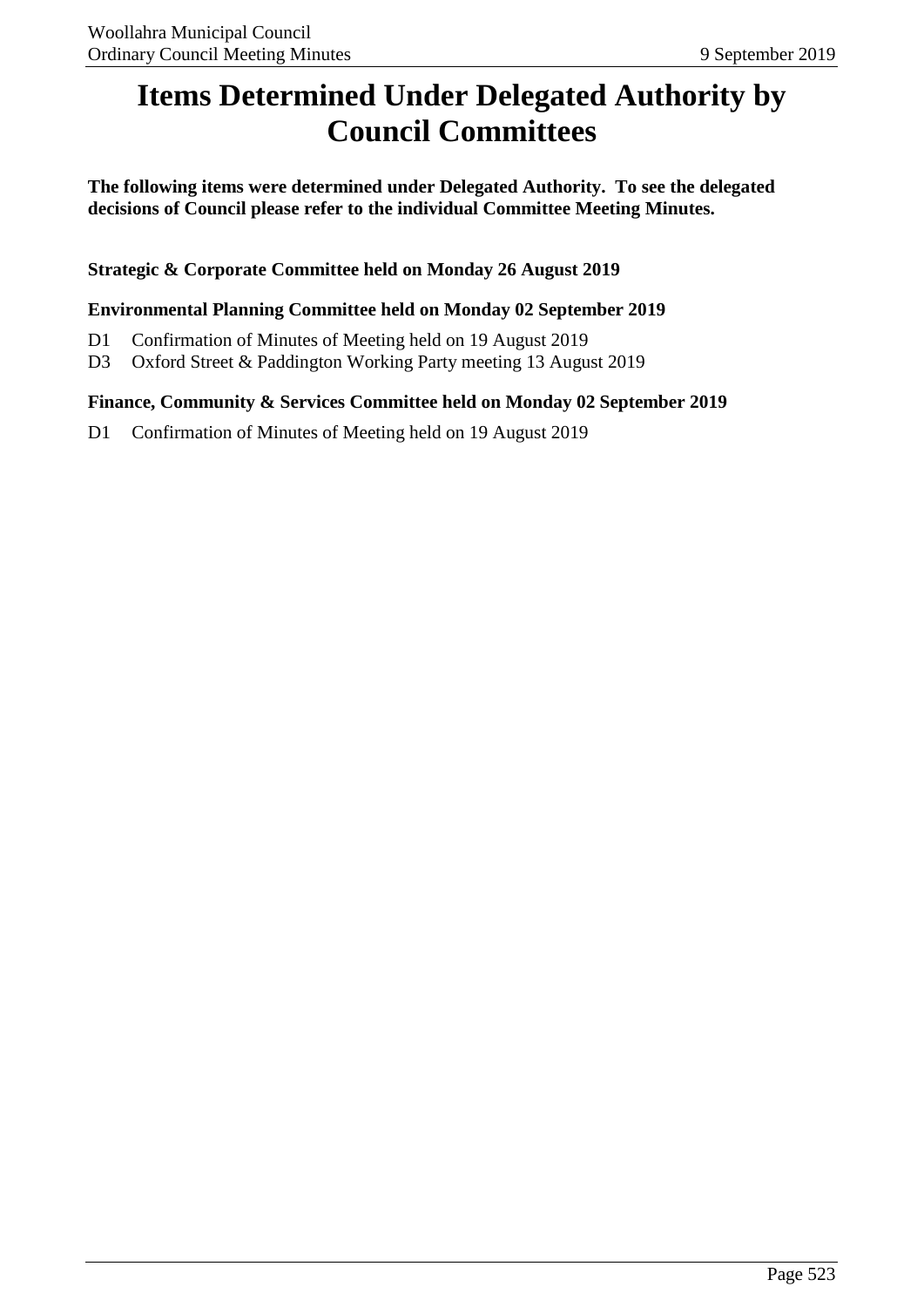

## **Ordinary Council Meeting**

### <span id="page-3-0"></span>**Minutes of the Meeting of Woollahra Municipal Council held at the Council Chambers, 536 New South Head Road, Double Bay, on 9 September 2019 at 6.00pm.**

| Present: |        |                                                                                                                               | His Worship the Mayor, Councillor Peter Cavanagh, ex-officio                                                                                                                    |
|----------|--------|-------------------------------------------------------------------------------------------------------------------------------|---------------------------------------------------------------------------------------------------------------------------------------------------------------------------------|
|          |        | Councillors: Mary-Lou Jarvis<br>Claudia Cullen                                                                                | (Deputy Mayor)                                                                                                                                                                  |
|          |        | Luise Elsing<br><b>Anthony Marano</b>                                                                                         |                                                                                                                                                                                 |
|          |        | Nick Maxwell<br>Megan McEwin                                                                                                  |                                                                                                                                                                                 |
|          |        | <b>Harriet Price</b><br>Lucinda Regan                                                                                         |                                                                                                                                                                                 |
|          |        | <b>Matthew Robertson</b><br>Isabelle Shapiro<br><b>Richard Shields</b><br><b>Mark Silcocks</b><br>Susan Wynne<br>Toni Zeltzer | (from Confirmation of Minutes)                                                                                                                                                  |
|          | Staff: | Allan Coker<br>Lynn Garlick<br>Gary James<br>Tom O'Hanlon<br>Helen Tola                                                       | (Director – Planning $&$ Development)<br>(Director – Community Services)<br>(General Manager)<br>(Director – Technical Services)<br>(Manager – Governance $\&$ Council Support) |
|          |        |                                                                                                                               |                                                                                                                                                                                 |

Also in Attendance: Nil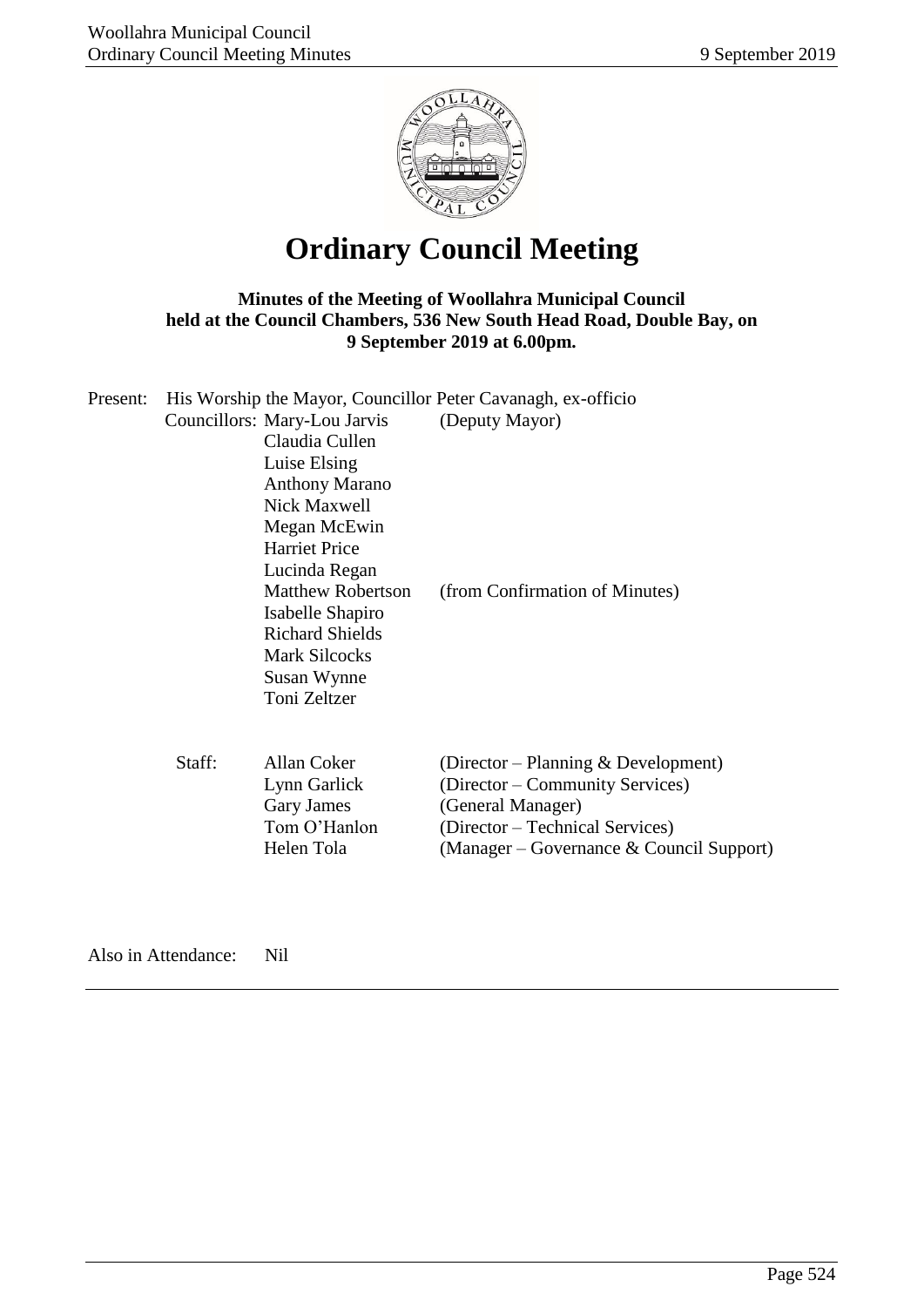## **Confirmation of Minutes**

#### <span id="page-4-0"></span>**(Wynne/Jarvis)**

#### **158/19 Resolved:**

THAT the Minutes of the Ordinary Council Meeting held on 26 August 2019 be taken as read and confirmed.

#### **(Wynne/Robertson)**

#### **159/19 Resolved:**

THAT the Minutes of the Strategic & Corporate Meeting held on 26 August 2019 be taken as read and confirmed.

### **Leave of Absence and Apologies**

<span id="page-4-1"></span>Nil

### **Declarations of Interest**

<span id="page-4-2"></span>Nil

### **Late Correspondence**

<span id="page-4-3"></span>**Note:** Council resolution of 27 June 2011 to read late correspondence in conjunction with the relevant Agenda Item EP R2 (Minutes of the Floodplain Risk Management Committee held on 24 July 2019) and Item FC&S R1 (Sale of Road Reserve - 2 Wunulla Road, Point Piper).

### **Petitions Tabled**

<span id="page-4-4"></span>Nil

## **Public Forum**

<span id="page-4-5"></span>Nil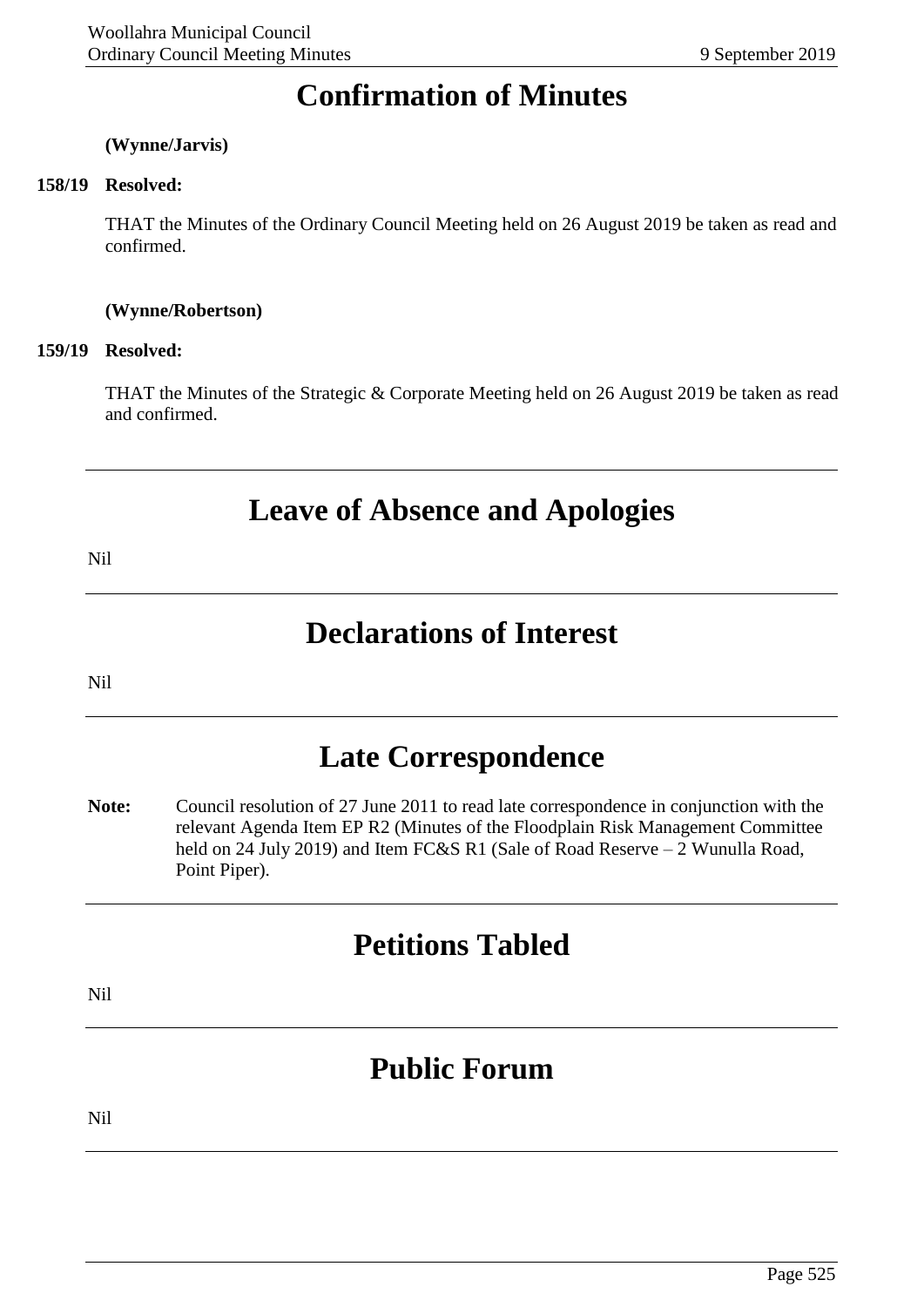### <span id="page-5-1"></span>**Strategic & Corporate Committee**

#### <span id="page-5-0"></span>**Items with Recommendations from the Committee Meeting of Monday 26 August 2019 Submitted to the Council for Determination**

| <b>Item No:</b>           | <b>Recommendation to Council</b><br>R1                                                                                                                                                                                                                                                       |
|---------------------------|----------------------------------------------------------------------------------------------------------------------------------------------------------------------------------------------------------------------------------------------------------------------------------------------|
| Subject:                  | DRAFT WOOLLAHRA LOCAL STRATEGIC PLANNING<br><b>STATEMENT</b>                                                                                                                                                                                                                                 |
| <b>Author:</b>            | Kelly McKellar, Senior Strategic Planner                                                                                                                                                                                                                                                     |
| <b>Approvers:</b>         | Chris Bluett, Manager - Strategic Planning                                                                                                                                                                                                                                                   |
|                           | Allan Coker, Director - Planning & Development                                                                                                                                                                                                                                               |
| <b>File No:</b>           | 19/102008                                                                                                                                                                                                                                                                                    |
| <b>Reason for Report:</b> | To present the Draft Woollahra Local Strategic Planning Statement and<br>report on the outcome of the community consultation that was undertaken<br>to inform its preparation<br>To obtain Council's approval to publicly exhibit the Draft Woollahra<br>Local Strategic Planning Statement. |

#### **(Zeltzer/Wynne)**

#### **160/19 Resolved:**

- A. THAT the report on the *Draft Woollahra Local Strategic Planning Statement* and the outcome of the community consultation be received and noted.
- B. THAT Council resolve to publicly exhibit the *Draft Woollahra Local Strategic Planning* S*tatement* presented in Annexure 1 of the report to the Strategic and Corporate Committee of 26 August 2019, subject to the following amendments:
	- include reference to *'accessibility' (especially for our ageing population)*, *'safety'*, *'neighbourhood cohesion' (i.e. neighbourhood watch)* and *'affordable housing'* to the vision on page 12 and to the relevant planning priorities.
	- amend the vision sentence to read *'Outstanding heritage, lifestyle, leafy, boutique villages and an unrivalled open, sunny harbour-side landscape in Sydney's east.'*
	- separate cycling and walking throughout the statement and add an action for safe and accessible *'pedestrian links'* on page 20 including pedestrian links around the harbour foreshore and the Bondi to Manly walk.
	- include reference to *'affordable housing'* to increase emphasis on promoting and supporting affordability on page 29 at point f:
		- *f. address affordable housing by:*
			- *(i) recognising housing affordability is an issue in Woollahra, particularly for essential service workers*
			- *(ii) quantifying and measuring the need for affordable housing in the LGA*
			- *(iii) identifying areas and strategies for growth in affordable housing*
			- *(iv) recognizing that affordable housing is a complex issues that needs to be addressed at all levels of government*
			- *(v) exploring opportunities for Council to participate at regional and state level to advocate for state funded delivery of affordable housing stock.*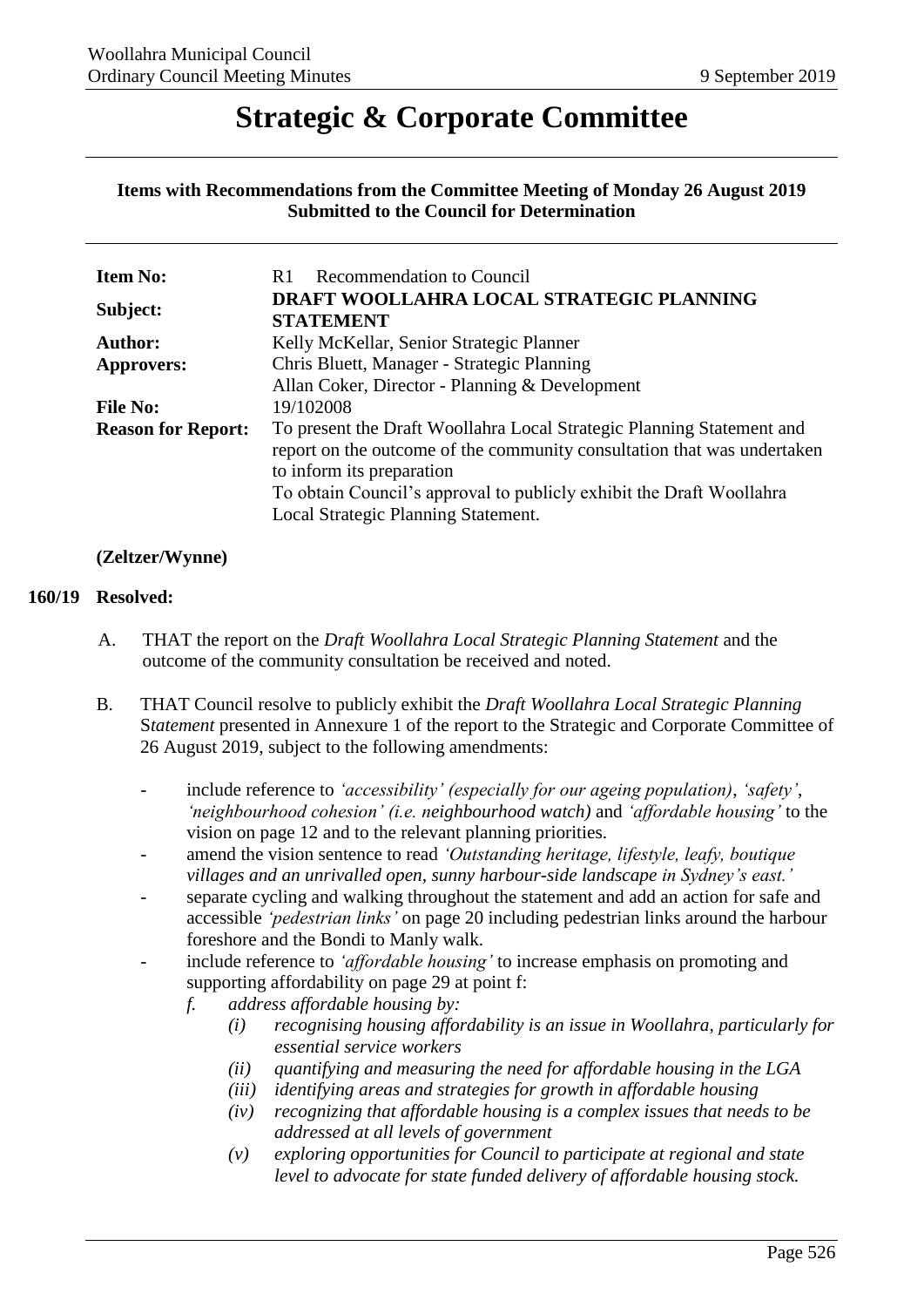- include reference to *'solar energy'* under sustainability on page 42.
- explain how the actions will be implemented in the *Delivery Program & Operational Plan and how monitoring will be undertaken via the DPOP'* in the implementation section on page 56/57.
- include reference after design excellence to 'responsible best practice construction' in housing and sustainability planning priorities.
- include *'companion animal'* action to promote bylaws and park management that reflect growing pet ownership in high density dwellings and increasing demand for companion animals for our ageing population.
- include the *'Rushcutters/Paddington Greenway project'* in the Green Grid strategies and actions.
- other changes to address text inconsistencies, grammatical errors and graphic design matters as required.
- C. THAT staff report on the submissions received during the public exhibition to a future committee meeting.
- *Note: In accordance with Council's adopted Code of Meeting Practice voting on the Motion is noted below.*

#### *For the Motion Against the Motion*

Councillor Cavanagh Nil Councillor Cullen Councillor Elsing Councillor Jarvis Councillor Marano Councillor Maxwell Councillor McEwin Councillor Price Councillor Regan Councillor Robertson Councillor Shapiro Councillor Shields Councillor Silcocks Councillor Wynne Councillor Zeltzer

*15/0*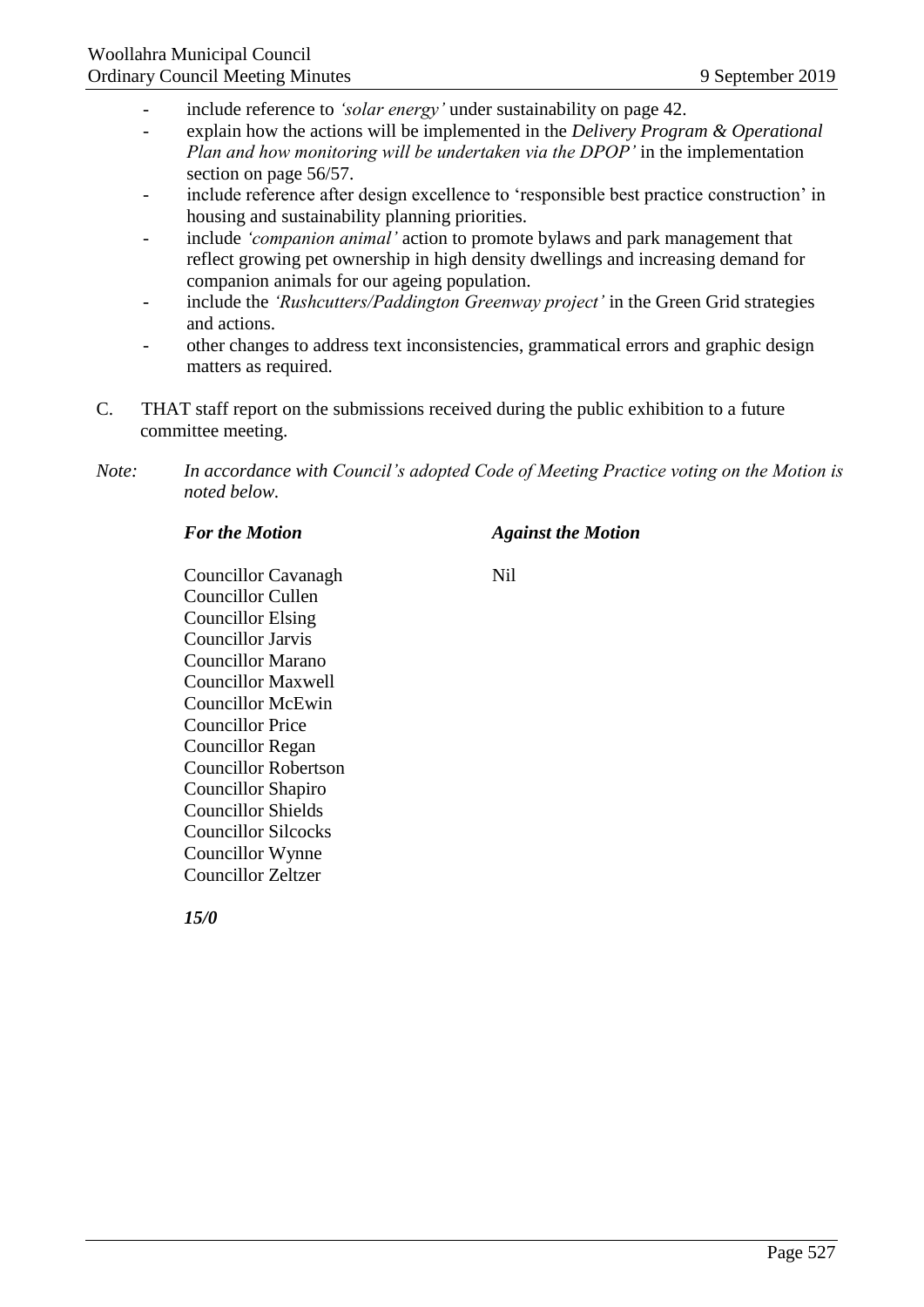### <span id="page-7-1"></span>**Environmental Planning Committee**

#### <span id="page-7-0"></span>**Items with Recommendations from the Committee Meeting of Monday 2 September 2019 Submitted to the Council for Determination**

| <b>Item No:</b>           | <b>Recommendation to Council</b><br>R1                                                                                                                                             |  |  |
|---------------------------|------------------------------------------------------------------------------------------------------------------------------------------------------------------------------------|--|--|
| Subject:                  | DRAFT WOOLLAHRA VOLUNTARY PLANNING AGREEMENT<br><b>POLICY</b>                                                                                                                      |  |  |
| Author:                   | Chris Bluett, Manager - Strategic Planning                                                                                                                                         |  |  |
| Approver:                 | Allan Coker, Director - Planning & Development                                                                                                                                     |  |  |
| <b>File No:</b>           | 19/125710                                                                                                                                                                          |  |  |
| <b>Reason for Report:</b> | To present the Draft Woollahra Voluntary Planning Agreement Policy for<br>consideration.<br>To obtain a decision of the Council to place the Draft Policy on public<br>exhibition. |  |  |

#### **Motion moved by Councillor Robertson Seconded by Councillor Elsing**

THAT Council take no further action on the Draft Woollahra Voluntary Planning Agreement Policy.

### **Amendment moved by Councillor Zeltzer Seconded by Councillor Wynne**

- A. THAT the Draft Woollahra Voluntary Planning Agreement Policy contained in Annexure 3 of the report to the Environmental Planning Committee meeting on 2 September 2019 be publicly exhibited for a period of 28 days.
- B. THAT a further report be presented to the Environmental Planning Committee following the public exhibition.

**The Amendment was put and carried. The Amendment became the Motion. The Motion was put and carried.**

### **(Zeltzer/Wynne)**

#### **161/19 Resolved:**

- A. THAT the Draft Woollahra Voluntary Planning Agreement Policy contained in Annexure 3 of the report to the Environmental Planning Committee meeting on 2 September 2019 be publicly exhibited for a period of 28 days.
- B. THAT a further report be presented to the Environmental Planning Committee following the public exhibition.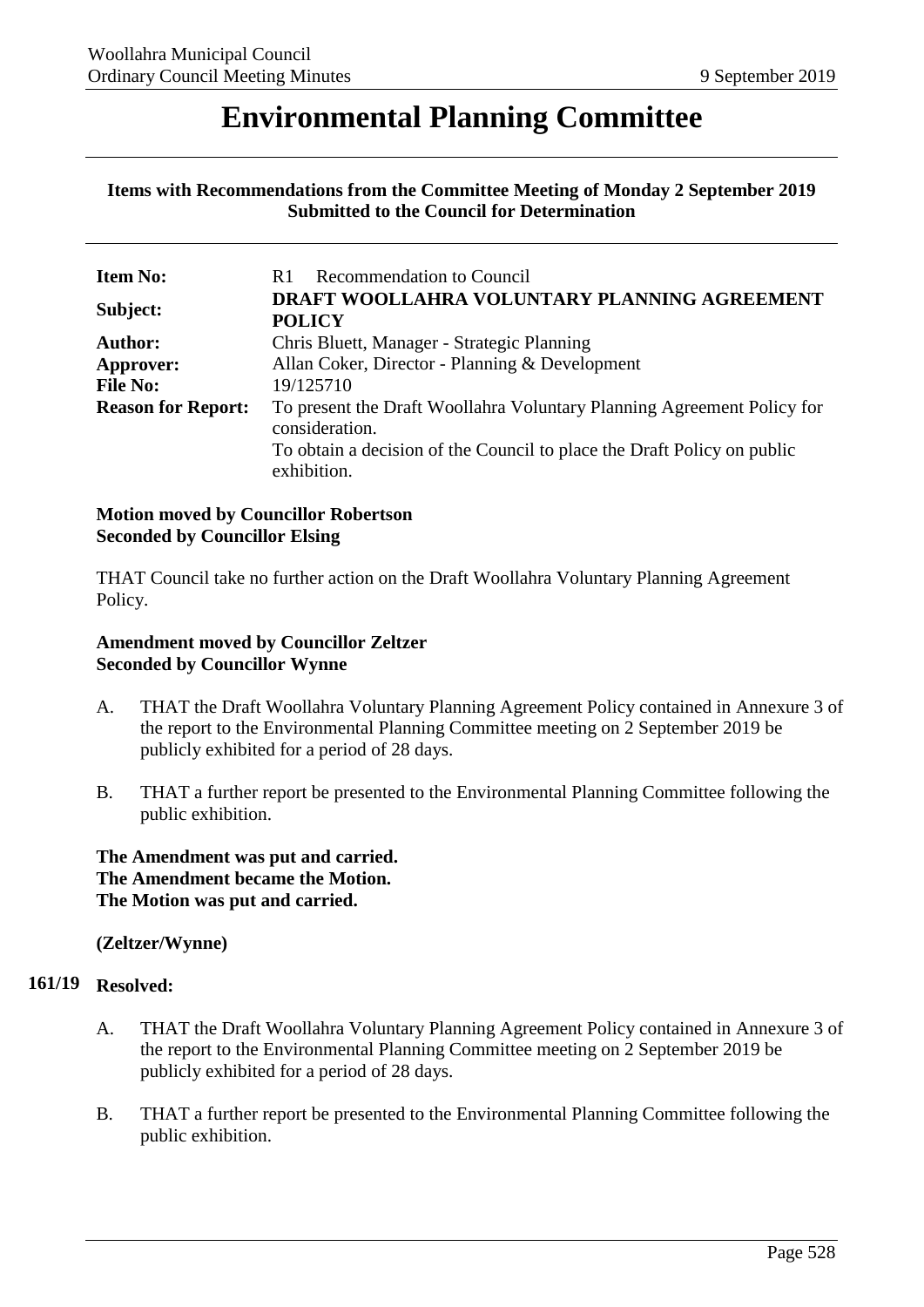*Note: In accordance with Council's adopted Code of Meeting Practice voting on the Motion is noted below.*

| <b>For the Motion</b>      | <b>Against the Motion</b>   |
|----------------------------|-----------------------------|
| Councillor Cavanagh        | <b>Councillor Elsing</b>    |
| Councillor Cullen          | <b>Councillor McEwin</b>    |
| Councillor Jarvis          | Councillor Price            |
| Councillor Marano          | Councillor Regan            |
| Councillor Maxwell         | <b>Councillor Robertson</b> |
| Councillor Shapiro         |                             |
| <b>Councillor Shields</b>  |                             |
| <b>Councillor Silcocks</b> |                             |
| Councillor Wynne           |                             |
| Councillor Zeltzer         |                             |

<span id="page-8-0"></span>*10/5*

| <b>Item No:</b>           | R <sub>2</sub> Recommendation to Council                                                          |
|---------------------------|---------------------------------------------------------------------------------------------------|
| Subject:                  | MINUTES OF THE FLOODPLAIN RISK MANAGEMENT<br><b>COMMITTEE HELD ON 24 JULY 2019</b>                |
| <b>Author:</b>            | Aurelio Lindaya, Manager Engineering Services                                                     |
| Approver:                 | Tom O'Hanlon, Director - Technical Services                                                       |
| <b>File No:</b>           | 19/124657                                                                                         |
| <b>Reason for Report:</b> | For the Committee to consider the recommendations of the Floodplain<br>Risk Management Committee. |

**Note:** Late correspondence was tabled by John Durak.

**(Elsing/Robertson)**

#### **162/19 Resolved:**

THAT the following recommendations contained in the minutes of the Floodplain Risk Management Committee held on Wednesday 24 July 2019 be adopted.

- *A. That Council thanks the Paddington community for its participation in the process to prepare the Paddington Floodplain Risk Management Study and Plan.*
- *B. That the final Paddington Floodplain Risk Management Study and Plan, dated July 2019, prepared by Catchment Simulation Solutions, be adopted, subject to George Street being included in the streets identified in the Paddington FRMSP as likely to experience significant property damage, risk to life and/or evacuation difficulties during significant rainfall events (Paddington FRMSP p2) and George St, Elizabeth Place being included in the areas identified 'At the peak of the 1% AEP flood, approximately 1,300 properties (out of 5,366 contained within the catchment) are predicted to experience depths of inundation that exceed 0.1 metres. The areas that are most significantly impacted by floodwaters include: (Paddington FRMSP p18)*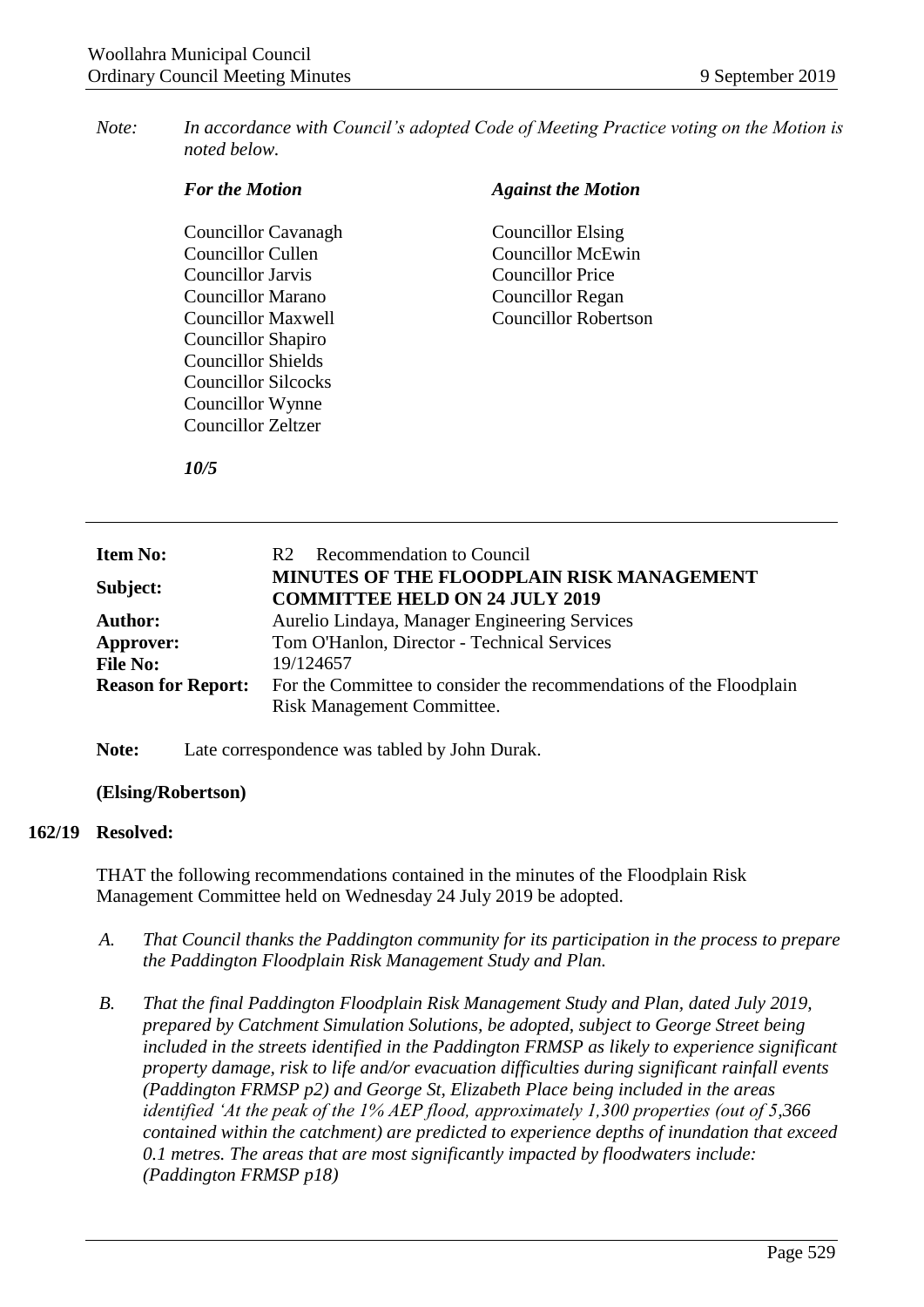- *C. That Council requests staff to prepare a report on the water sensitive urban design projects, raised by the community through the consultation process for the draft Paddington Floodplain Risk Management Study and Plan. They include treatments at the following locations:* 
	- *i. Detention tank in the roundabout at Hargrave Street and Elizabeth Street*
	- *ii. Flow path entrances to George Street.*
	- *iii. Grassed open space at the intersection of Elizabeth Street and Windsor Street*
	- *iv. Reserve at the intersection of Cascade Street and Sutherland Street – installation of underground and above ground storage, where feasible.*
	- *v. Cul-de-sacs of Royston Street and Cecil Street where storage could be installed beneath the roadway surface and flows stored before drainage to the existing stormwater system.*
	- *vi. Open space within 4-8 Hampden Street premises where underground storage could be provided.*
	- *vii. Elizabeth Place underground storage detention tank.*
- *D. That the option of the Elizabeth Place Underground Storage Detention Tank remain open to Council for future consideration and this be reflected in the Paddington Floodplain Risk Management Study and Plan.*
- *Note: In accordance with Council's adopted Code of Meeting Practice voting on the Motion is noted below.*

#### *For the Motion Against the Motion*

Councillor Cavanagh Nil Councillor Cullen Councillor Elsing Councillor Jarvis Councillor Marano Councillor Maxwell Councillor McEwin Councillor Price Councillor Regan Councillor Robertson Councillor Shapiro Councillor Shields Councillor Silcocks Councillor Wynne

*15/0*

Councillor Zeltzer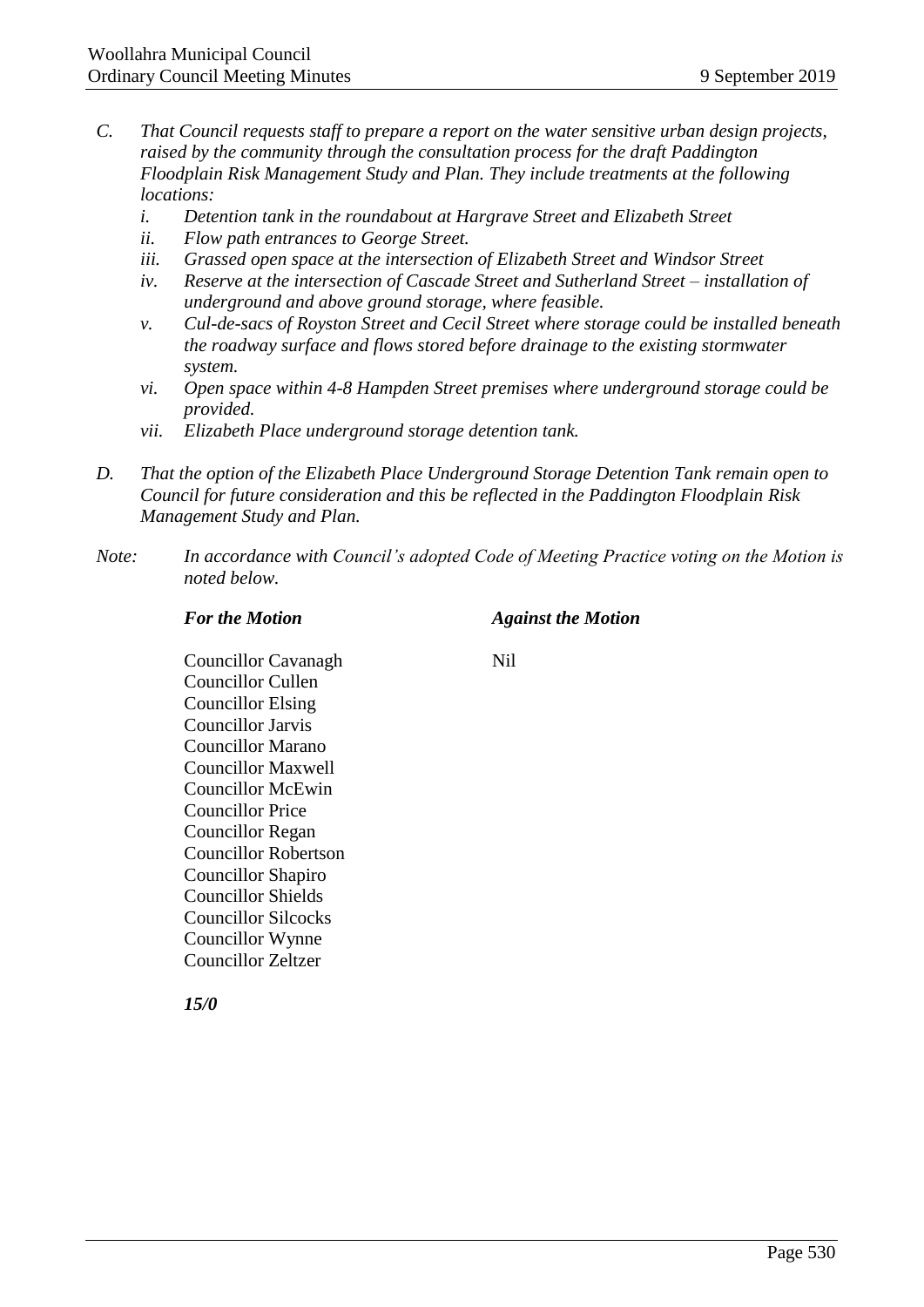### <span id="page-10-1"></span><span id="page-10-0"></span>**Finance, Community & Services Committee**

**Items with Recommendations from the Committee Meeting of Monday 2 September 2019 Submitted to the Council for Determination**

| <b>Item No:</b>           | <b>Recommendation to Council</b><br>R1                                         |  |  |
|---------------------------|--------------------------------------------------------------------------------|--|--|
| Subject:                  | SALE OF ROAD RESERVE - 2 WUNULLA ROAD, POINT PIPER<br>(SC3776)                 |  |  |
| <b>Author:</b>            | Anthony Sheedy, Senior Property Officer                                        |  |  |
| Approvers:                | Zubin Marolia, Manager - Property & Projects                                   |  |  |
|                           | Tom O'Hanlon, Director - Technical Services                                    |  |  |
| <b>File No:</b>           | 19/127485                                                                      |  |  |
| <b>Reason for Report:</b> | To consider the sale of road reserve adjoining 2 Wunulla Road, Point<br>Piper. |  |  |

**Note:** Late correspondence was tabled by Anthony Sheedy, Senior Property Officer.

#### **(Marano/Regan)**

#### **163/19 Resolved without debate:**

- A. THAT the sale of the road reserve adjoining 2 Wunulla Road, Point Piper not proceed.
- B. THAT staff liaise with the owner of 2 Wunulla Road, Point Piper with a view to entering into a lease for driveway, steps, pathway and retaining wall.
- C. THAT a further report be brought to Council to finalise the matter.
- *Note: In accordance with Council's adopted Code of Meeting Practice voting on the Motion is noted below.*

| <b>For the Motion</b>      | <b>Against the Motion</b> |
|----------------------------|---------------------------|
| Councillor Cavanagh        | Nil.                      |
| Councillor Cullen          |                           |
| <b>Councillor Elsing</b>   |                           |
| Councillor Jarvis          |                           |
| Councillor Marano          |                           |
| Councillor Maxwell         |                           |
| Councillor McEwin          |                           |
| <b>Councillor Price</b>    |                           |
| Councillor Regan           |                           |
| Councillor Robertson       |                           |
| Councillor Shapiro         |                           |
| <b>Councillor Shields</b>  |                           |
| <b>Councillor Silcocks</b> |                           |
| Councillor Wynne           |                           |
| Councillor Zeltzer         |                           |

*15/0*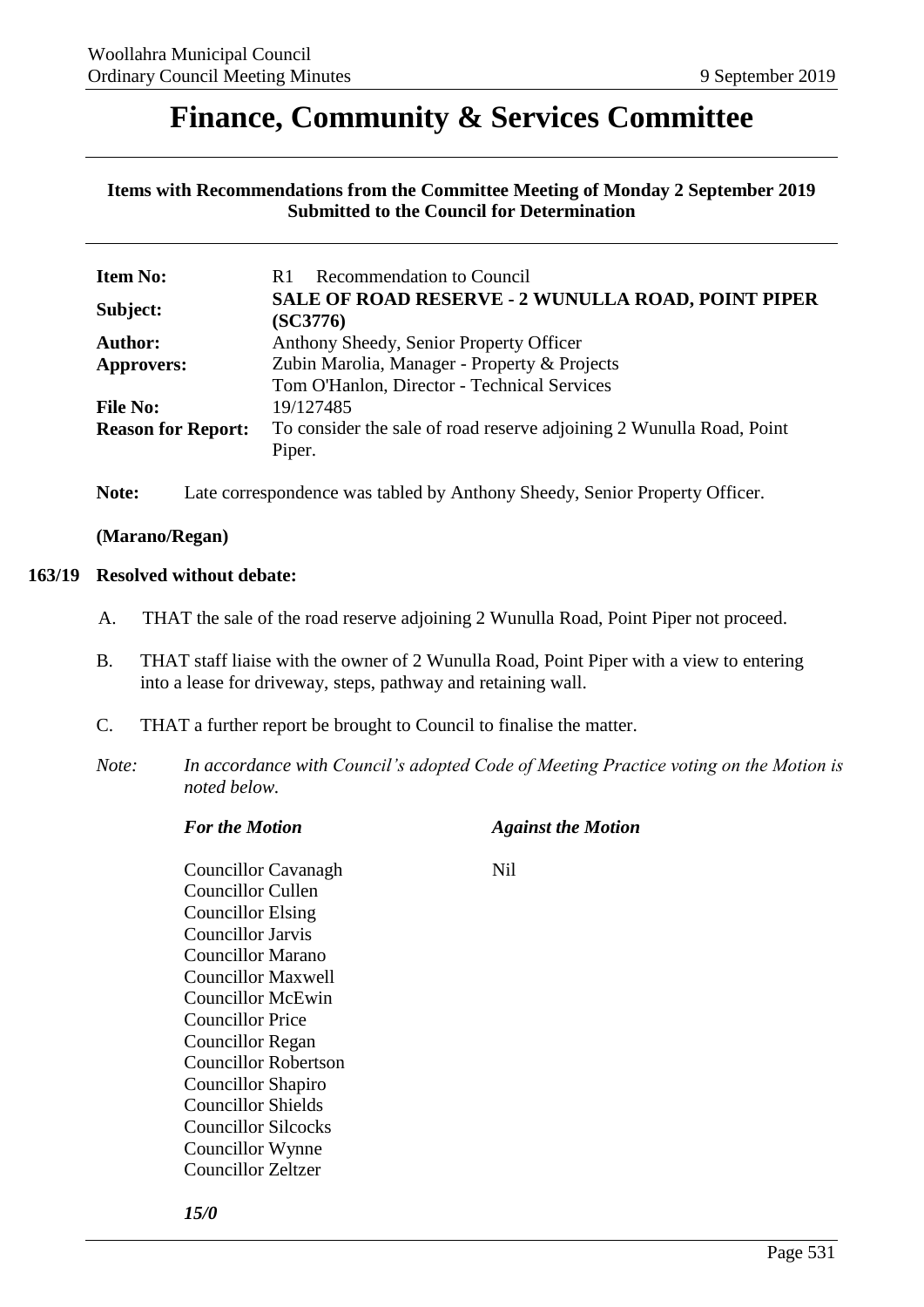<span id="page-11-0"></span>

| <b>Item No:</b>           | <b>Recommendation to Council</b><br>R2                                          |  |  |
|---------------------------|---------------------------------------------------------------------------------|--|--|
| Subject:                  | <b>CLOSING OF ROAD RESERVE - 2 WUNULLA ROAD, POINT</b><br><b>PIPER (SC3776)</b> |  |  |
| <b>Author:</b>            | Anthony Sheedy, Senior Property Officer                                         |  |  |
| <b>Approvers:</b>         | Zubin Marolia, Manager - Property & Projects                                    |  |  |
|                           | Tom O'Hanlon, Director - Technical Services                                     |  |  |
| <b>File No:</b>           | 19/127547                                                                       |  |  |
| <b>Reason for Report:</b> | To consider the closing of road reserve adjoining 2 Wunulla Road, Point         |  |  |
|                           | Piper                                                                           |  |  |

#### **(Marano/Regan)**

#### **164/19 Resolved without debate:**

- A. THAT the closing of the road reserve adjoining 2 Wunulla Road, Point Piper not proceed.
- B. THAT a further report be brought to Council to consider the road closure once the encroachment is formalised.
- *Note: In accordance with Council's adopted Code of Meeting Practice voting on the Motion is noted below.*

#### *For the Motion Against the Motion*

Councillor Cavanagh Nil Councillor Cullen Councillor Elsing Councillor Jarvis Councillor Marano Councillor Maxwell Councillor McEwin Councillor Price Councillor Regan Councillor Robertson Councillor Shapiro Councillor Shields Councillor Silcocks Councillor Wynne Councillor Zeltzer

*15/0*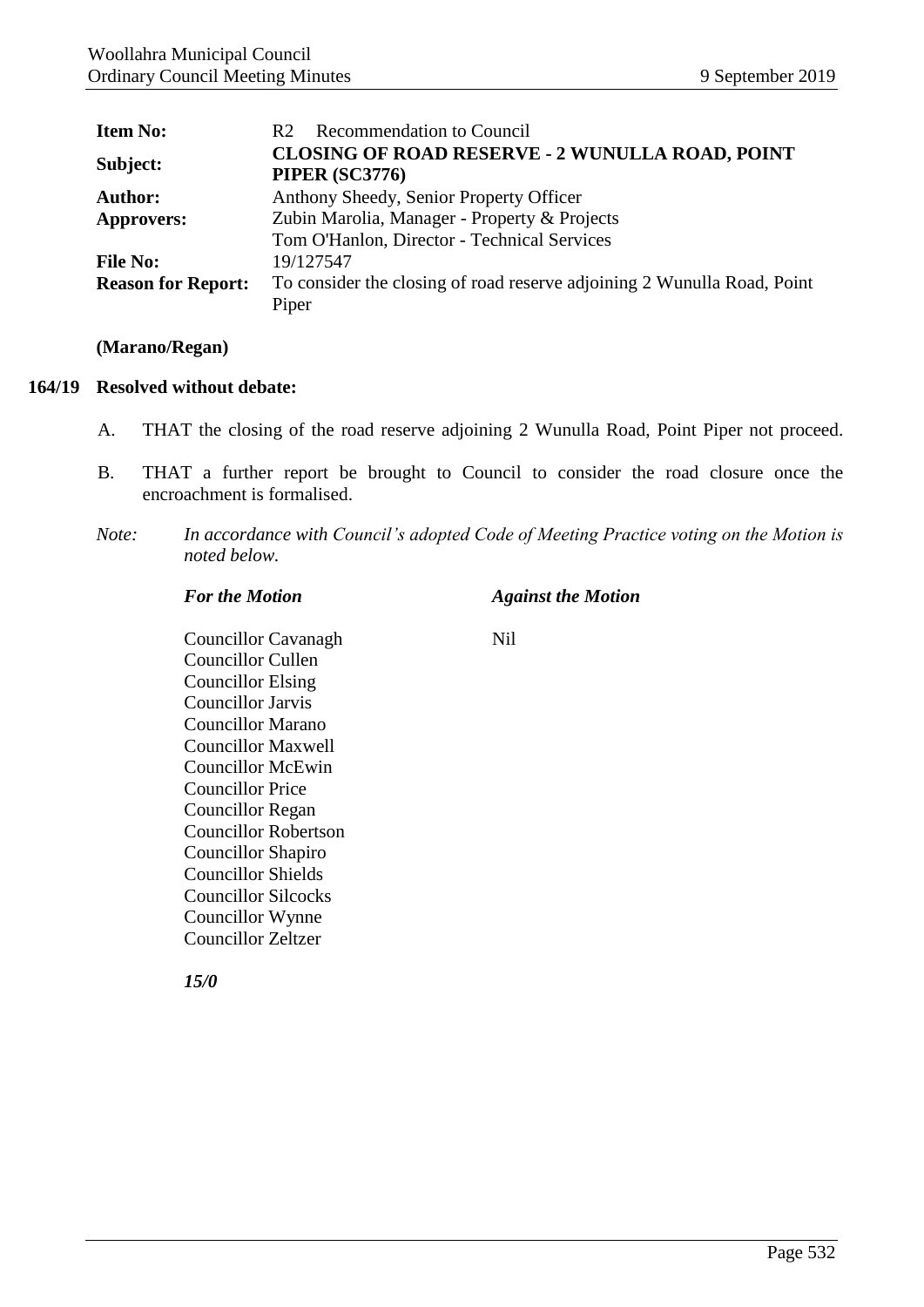## <span id="page-12-1"></span><span id="page-12-0"></span>**Councillor Reports/Councillor Updates (Section 8.4)**

#### **(Jarvis/Robertson)**

#### **165/19 Resolved:**

THAT the Councillor Reports/Councillor Updates in accordance with section 8.4 of Council's Code of Meeting Practice be received and noted.

| <b>Report/Update No:</b> | 15.1 Public Electric Vehicle |
|--------------------------|------------------------------|
| <b>Councillor:</b>       | <b>Councillor Jarvis</b>     |

#### **Councillor Jarvis advised:**

Thank you Your Worship. I wish to announce and congratulate Council on the Cities Power Partnership Awards. We were finalists for our Public Electric Vehicle Charging network and the Mayor requested that I go and represent the Council.

I would also like to specifically congratulate Council's Sustainability Team Leader, Micaela Hopkins and Anthony Weinberg who as you might recall is part of the group that does part of the Solar My School program. I will just remind the Council that this follows the success of last year's awards where we in fact won The Cities Power Partnership nationally for Solar My School.

It shows this Council leading in terms of sustainability and the environment.

| <b>Report/Update No:</b> | 15.2 Holdsworth Centre Wild West Ball |  |  |
|--------------------------|---------------------------------------|--|--|
| <b>Councillor:</b>       | <b>Councillor Price</b>               |  |  |

#### **Councillor Price advised:**

Thank you Mr Mayor. I just wanted to briefly congratulate the Holdsworth Centre on the wonderful *Wild West Ball* that you attended with Councillor Elsing. I would also like to congratulate the students and staff of Waverley College and St Clare's College Waverley who you know Mr Mayor did a fabulous job of hosting us and feeding us on the night. It was wonderful to see the clients of Holdsworth Centre interacting with the high school students and I think they are all to be commended on a terrific night and on the fantastic dress ups and outfits all of us had on.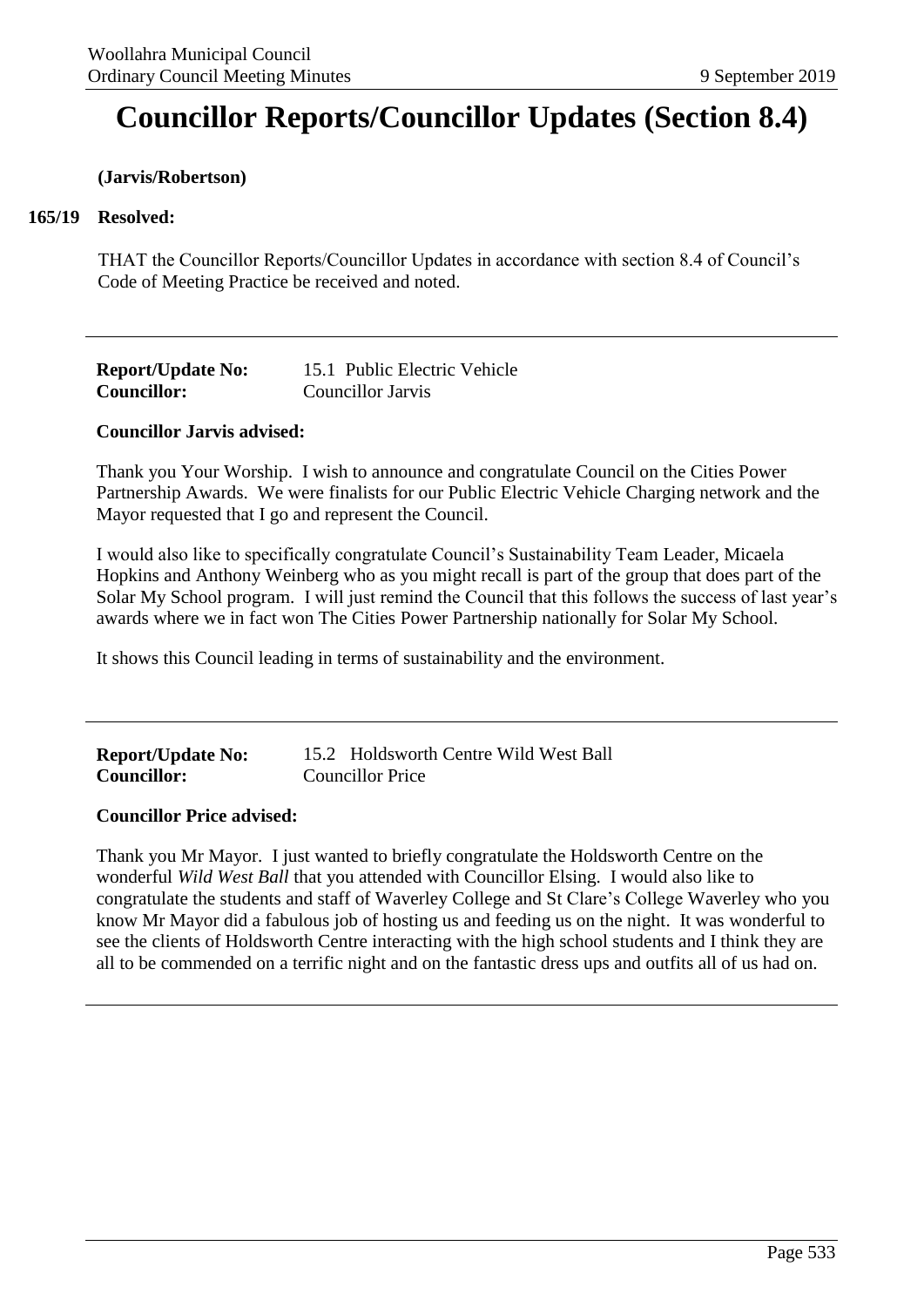<span id="page-13-0"></span>

| <b>Report/Update No:</b> | 15.3 Suicide Prevention Walk |
|--------------------------|------------------------------|
| <b>Councillor:</b>       | <b>Councillor Regan</b>      |

#### **Councillor Regan advised:**

Thank you Mr Mayor. I would just like to congratulate Councillor Shapiro and the Eastern Suburbs Suicide Prevention Network for another successful Suicide Prevention Walk on Sunday 8 September 2019 which you attended Mr Mayor, as did the Deputy Mayor, Councillor Jarvis, Councillor Maxwell, Councillor Price and Councillor Shapiro. I would also like to thank the speaker as he was very moving.

#### **Councillor Shapiro advised:**

I would also like to thank everyone for their support and particularly Woollahra Council who has been at the forefront of supporting suicide prevention. I commend and thank everybody.

| <b>Report/Update No:</b> | 15.4 Presbyterian Aged Care |  |
|--------------------------|-----------------------------|--|
| <b>Councillor:</b>       | <b>Councillor Robertson</b> |  |

#### **Councillor Robertson advised:**

On the 31 August 2019 I attended the grand opening of the new Presbyterian Aged Care Centre in Paddington, formerly known as the Scottish Hospital. It was a tremendous occasion particularly for me as a neighbour who has lived through the long development process, to deliver the largest project ever undertaken by the Presbyterian Church in NSW. It was very rewarding to see what is a an absolutely beautiful facility that any of our aged population lucky enough to reside there, will tell you.

The ceremony was officiated by the Governor of New South Wales, The Hon. Margaret Beazley and the Moderator of the Presbyterian Church in NSW, the Reverend Minister Kamal Weerakoon. Reverend Weerakoon delivered one of the most moving prayers I've ever heard, connecting the respect paid to elders of the Gadigal People of the Eora Nation, the traditional custodians of the land, with the need to respect elders across our community today. A lovely sentiment, evidenced by the realisation of this facility in the Paddington community.

Many people that I met there on the day have moved in from the local community, and this really does evidence that this development has provided an opportunity for our elderly people to age in Paddington, and that is a wonderful addition to our community.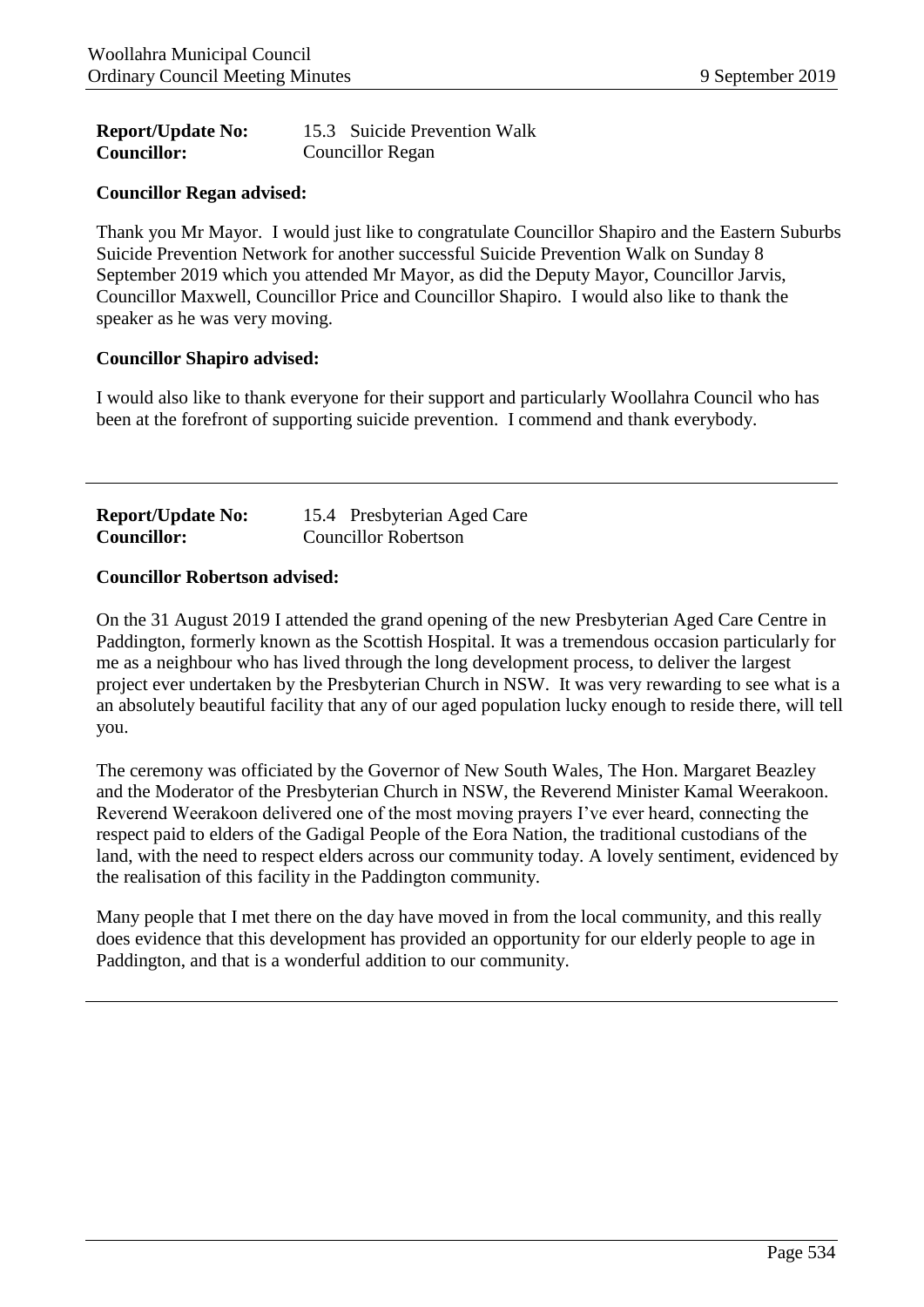#### <span id="page-14-0"></span>**Report/Update No: Councillor:** 15.5 Interactive Playground at Parsley Bay Councillor Robertson

Another wonderful addition was the interactive playground at Parsley Bay that you opened officially at the weekend, Mr Mayor. I was lucky enough to be there along with Councillor McEwin. This is a playground accessible to all of children's abilities. What a wonderful achievement for Woollahra, of which we can all be very proud. My favourite part was the carved rock sculpture of the water dragon, it is very beautiful. A special nod to our caretaker staff member at Parsley Bay, Margaret Lai who took us into the bush where we were able to see a Powerful Owl. The Powerful Owl is the largest owl in the world, it's extremely rare and we very much value its presence in our bushlands here in Woollahra.

| <b>Report/Update No:</b> | 15.6 Rushcutters Bay Proposal |
|--------------------------|-------------------------------|
| <b>Councillor:</b>       | <b>Councillor Robertson</b>   |

Mr Mayor, I attended on Saturday afternoon, with yourself, Councillor Maxwell and Councillor McEwin the exhibition of the Rushcutters Creek Proposal by UTS Landscape Students at Rushcutters Bay. There was a real buzz there, it was well attended with high level interest from the local community who had the chance to mix with these inspired young people sharing their ideas and their concepts.

It was a truly inspiring event and I look forward to the progression of the Paddington Greenway proposal.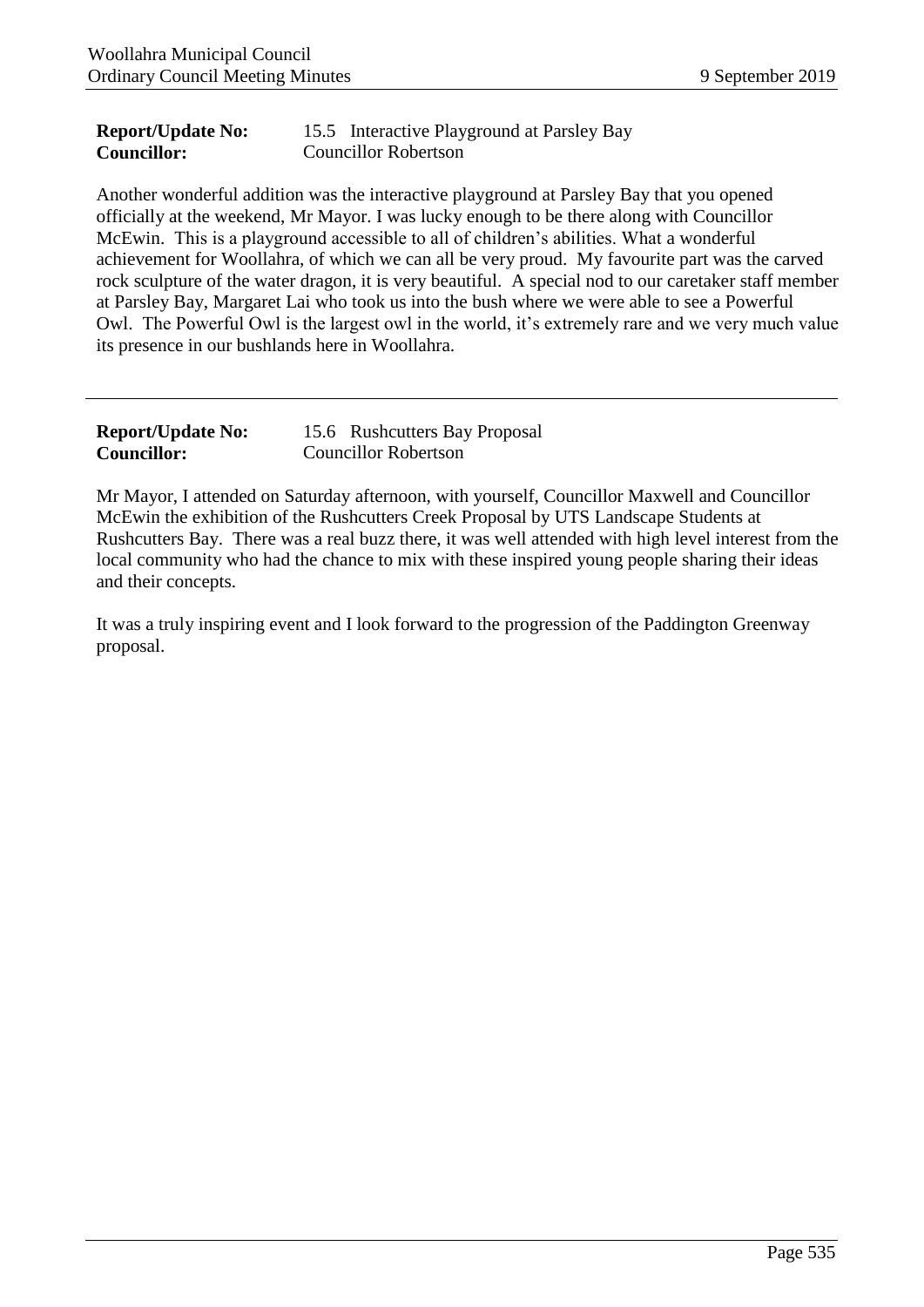## **Notices of Motion/Questions with Notice**

<span id="page-15-1"></span><span id="page-15-0"></span>

| <b>Item No:</b>                   | 16.1                                                                     |
|-----------------------------------|--------------------------------------------------------------------------|
| Subject:                          | <b>NOTICE OF MOTION - CLIMATE EMERGENCY</b>                              |
| From:<br>Date:<br><b>File No:</b> | Councillors Matthew Robertson and Megan McEwin<br>4/09/2019<br>19/142044 |

### **(McEwin/Robertson)**

### **166/19 Resolved:**

#### THAT Council:

- A. Publicly acknowledges that we are in a state of climate emergency that requires urgent action by all levels of government; that human induced climate change represents one of the greatest threats to humanity, civilisation, and other species; and that it is still possible to prevent the most catastrophic outcomes if societies take emergency action, including local councils;
- C. Notes the impacts of climate change upon Woollahra as a coastal council and Council's good record in reducing emissions and responding to climate change impacts;
- D. Requests staff prepare a report examining:
	- i) how Council plans, policies and works programs can address the climate emergency, including measures to ensure this focus is embedded in future Council strategic plans;
	- ii) review the annual budget key performance indicators and policies over the course of the next twelve months to focus Council expenditure and revenue on addressing the climate emergency;
	- iii) how staff can amend the draft Local Strategic Planning Statement to indicate Council's high priority focus on addressing the climate emergency;
	- iv) examine the inclusion of references to the climate emergency in the CEO's performance agreement and Council adjust his key performance indicators accordingly; and
	- v) the promotion of Council record on climate action.
- E. Requests the Mayor to write to the NSW Environment Minister and the Federal Environment Minister, and the Members for Wentworth, Sydney and Vaucluse, advising them of Council's resolution and urging them to acknowledge a climate emergency and to act with urgency to address the crisis.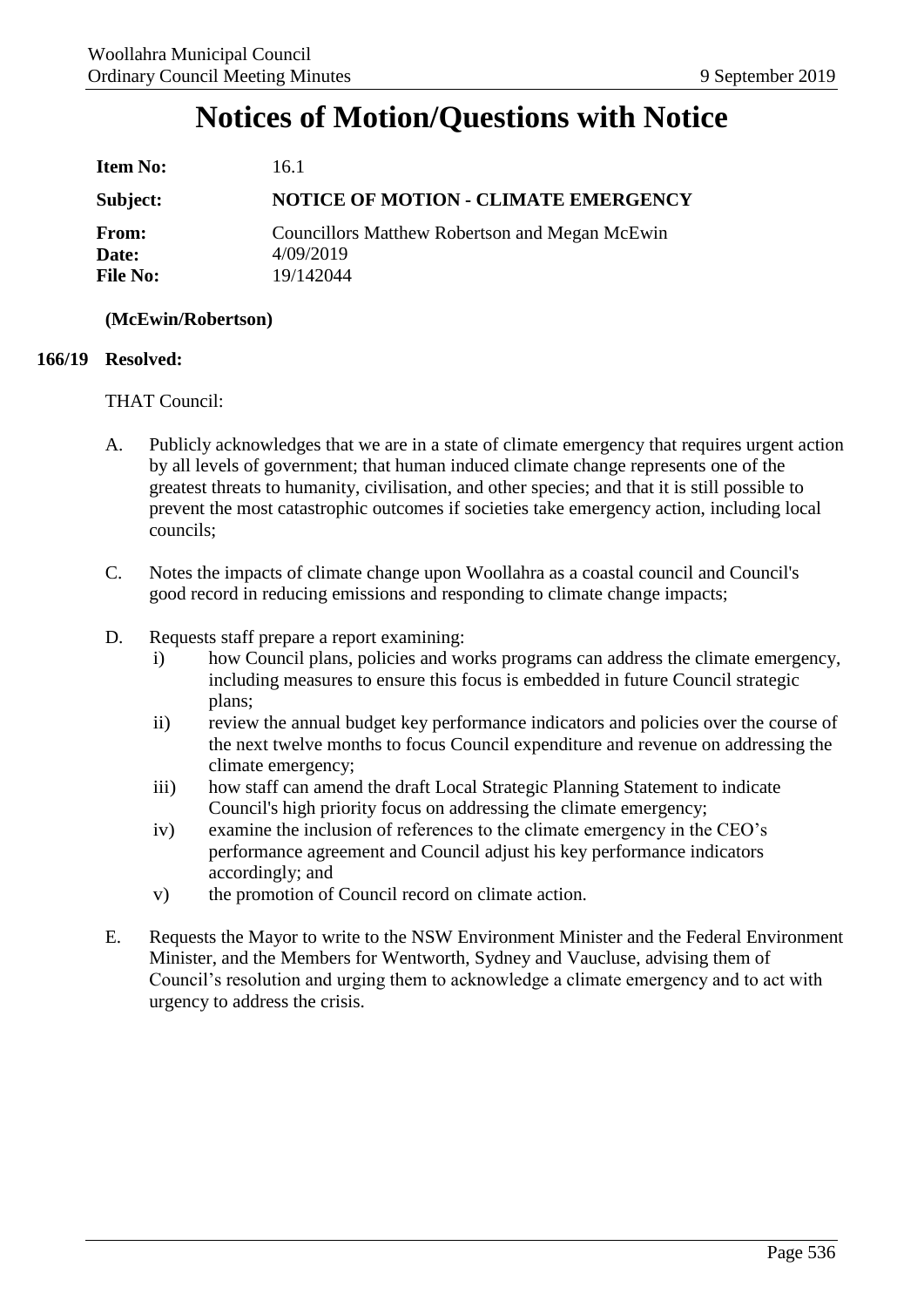<span id="page-16-0"></span>*Note: In accordance with Council's adopted Code of Meeting Practice voting on the Motion is noted below.*

|       | <b>For the Motion</b>                                             | <b>Against the Motion</b> |
|-------|-------------------------------------------------------------------|---------------------------|
|       | Councillor Cullen                                                 | Councillor Cavanagh       |
|       | <b>Councillor Elsing</b>                                          | <b>Councillor Jarvis</b>  |
|       | Councillor Marano                                                 | <b>Councillor Maxwell</b> |
|       | Councillor McEwin                                                 | Councillor Shapiro        |
|       | <b>Councillor Price</b>                                           | <b>Councillor Shields</b> |
|       | Councillor Regan                                                  | Councillor Zeltzer*       |
|       | <b>Councillor Robertson</b>                                       | Councillor Wynne*         |
|       | <b>Councillor Silcocks</b>                                        |                           |
|       | 8/7                                                               |                           |
| Note: | Councillor Zeltzer abstained and was recorded against the Motion. |                           |
| Note: | Councillor Wynne abstained and was recorded against the Motion.   |                           |
|       |                                                                   |                           |

**Item No:** 16.2

### **Subject: QUESTIONS WITH NOTICE**

| <b>Author:</b>            | Sue O'Connor, Governance Officer                                                                                                                                                                              |  |
|---------------------------|---------------------------------------------------------------------------------------------------------------------------------------------------------------------------------------------------------------|--|
| Approver:                 | Helen Tola, Manager - Governance & Council Support                                                                                                                                                            |  |
| <b>File No:</b>           | 19/137933                                                                                                                                                                                                     |  |
| <b>Reason for Report:</b> | To provide a response to Questions for Next Meeting from Council<br>Meeting of 26 August 2019 and for Councillors to ask Questions for Next<br>Meeting in accordance with Council's Code of Meeting Practice. |  |

**(Silcocks/Regan)**

#### **167/19 Resolved:**

THAT the Questions with Notice be received and noted.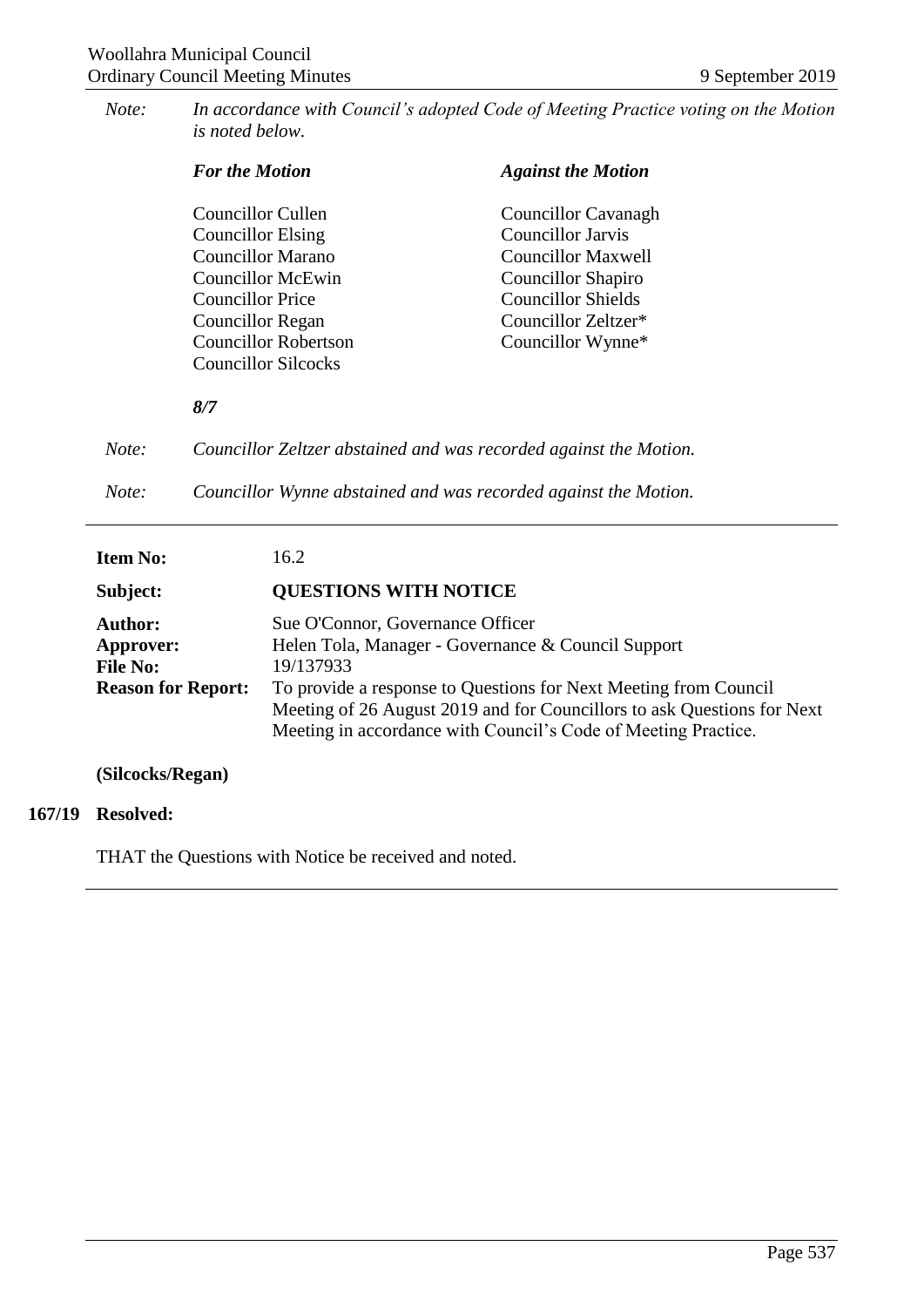<span id="page-17-0"></span>

| Councillors Silcocks, Councillor Marano and Councillor Zeltzer |
|----------------------------------------------------------------|
| 27 August 2019                                                 |
| Double Bay Late Night Economy                                  |
|                                                                |

#### **Councillor Silcocks, Councillor Marano and Councillor Zeltzer asking:**

(As identified and asked by concerned Bay Street resident – associated with Council's proposed Night Time Policy, but more specifically detailed than that.)

#### Acoustic Amenity

1. Will the proposed measures (La10 < background noise +5DB (31.5 Hz - 8kHz inclusive)) capture effective volume increases achieved by boosting bass or treble response while leaving volume control at an unchanged setting?

#### **Director Planning & Development in response:**

The standard noise condition we impose is the same as the standard condition imposed on liquor licenses issued by Liquor and Gaming NSW and is a widely accepted industry standard. It captures noise across broad octave band frequencies from a low of 31.5Hz to a high of 8kHz. Noise below 31.5Hz and above 8kHz can be audible but is generally less sensitive to the human ear. A more detailed response to this question will be provided in our report on the Night Time Economy.

2. Will the response time setting for the noise limiters be calibrated for a fast response time? What are the merits of the response time chosen that will aid quick attenuation of noise to compliant levels?

#### **Director Planning & Development in response:**

Noise limiters operate to cut the electrical supply to amplification equipment if noise levels from the amplification equipment exceed the pre-set noise threshold for more than a few seconds.

3. Will noise limiters display warning "traffic" lights?

### **Director Planning & Development in response:**

Our standard condition does not require that noise limiters display traffic signal warning lights. However, most noise limiters do have a system of lights so that artists or a DJ can see when the music is approaching the maximum permitted volume. Green is acceptable, orange is a warning that sound is approaching the limit and red indicates that the power is likely to be cut.

4. Will a penalty such as an auto shutdown of noise-producing equipment be imposed by the noise limiter in the event of a Db breach?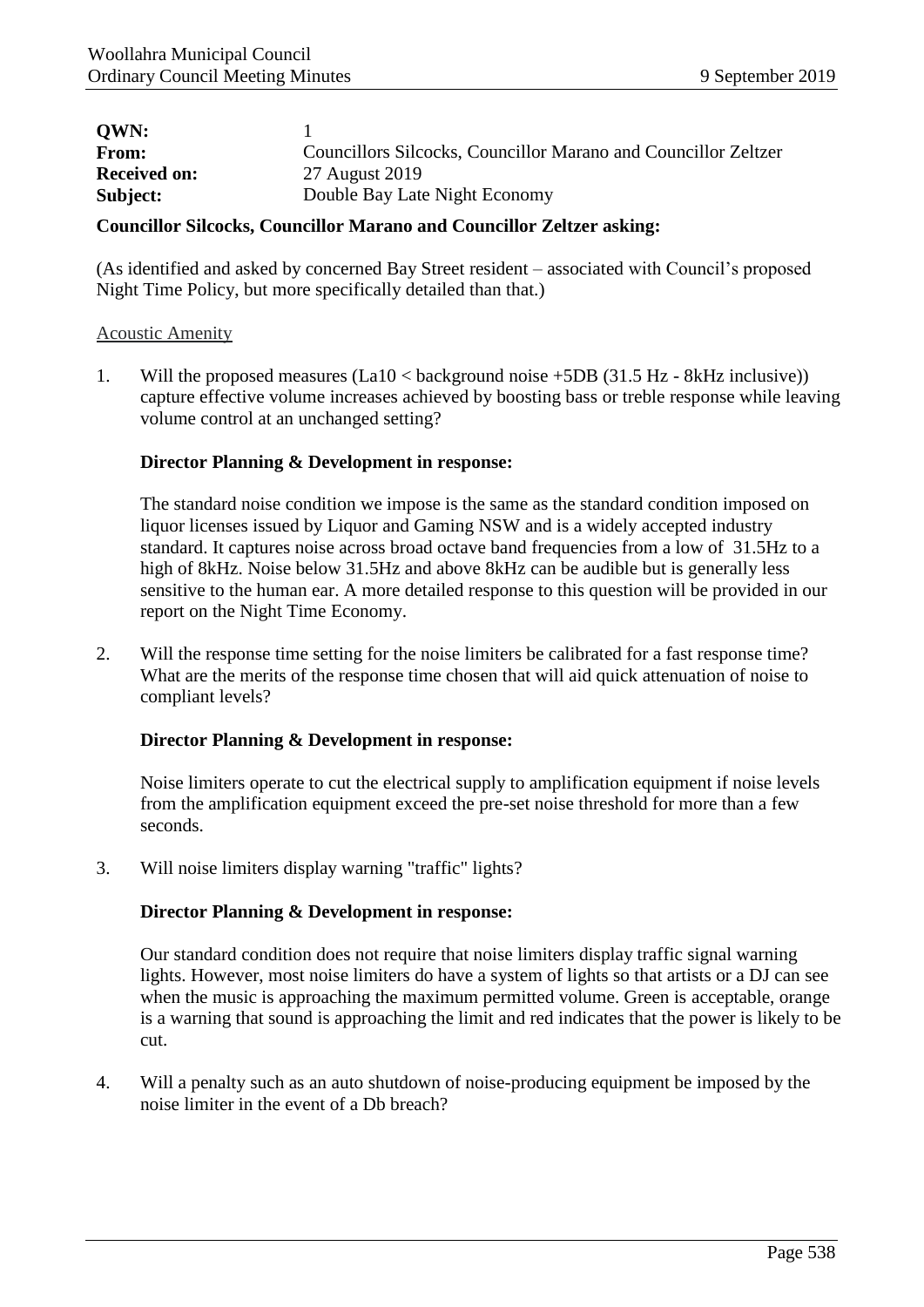#### **Director Planning & Development in response:**

Noise limiters operate to shut down the power to the amplification equipment. Power will usually be restored after about a minute. The shutdown feature of noise limiters can result in unwelcome disruptions to the musical act and for guests and for this reason are very effective in keeping amplified noise within the set threshold limits, as calibrated by an acoustic consultant

5. Has the Council given any guidelines for the positioning of speakers in restaurant and bar premises operating at night to direct sound into closed internal areas as opposed to broadcasting into the street?

#### **Director Planning & Development in response:**

No.

6. Does the policy call for bars open to the street such as in Mrs Sippy front bar to be enclosed in the end of the twilight period to limit street noise?

#### **Director Planning & Development in response:**

No.

7. Background noise seems to be only known by very technical people. Compliance with the proposed measure is based on calibration of the noise limiter. In the event where the limiter fails to work (for whatever reason) there is no effective system to provide guidelines to proprietors. Their staff are usually unaware of approval/licence conditions and are affected in their perception of noise by their proximity to conversations, etc. of clientele. There is a communication problem at a practical level between residents and proprietors notwithstanding its efficacy as a measure. Is there scope for a Db guideline e.g. 65 Db that can be used to discuss aberrant noise levels by reference to the Db measure available with various smartphone apps? It could be a guideline that works when the noise limiter fails, for instance.

#### **Director Planning & Development in response:**

Our standard condition requires that noise limiters are calibrated to ensure that the noise from amplified equipment does not exceed Council's noise criteria. The calibration process needs to be undertaken by an acoustic consultant and will have regard to the acoustic characteristics of the space in which the noise is generated.

8. Will the noise limiter monitor overall noise such as talking at high volume as one competes with the music to be heard? If not, the resultant Db will be higher than 5Db above background noise. If it is say 5Db above, then there will be substantial noise elevation give the logarithmic scale of the Db measure.

#### **Director Planning & Development in response:**

Noise limiters measure the total sound which occurs in the venue space, including clapping and audience noise.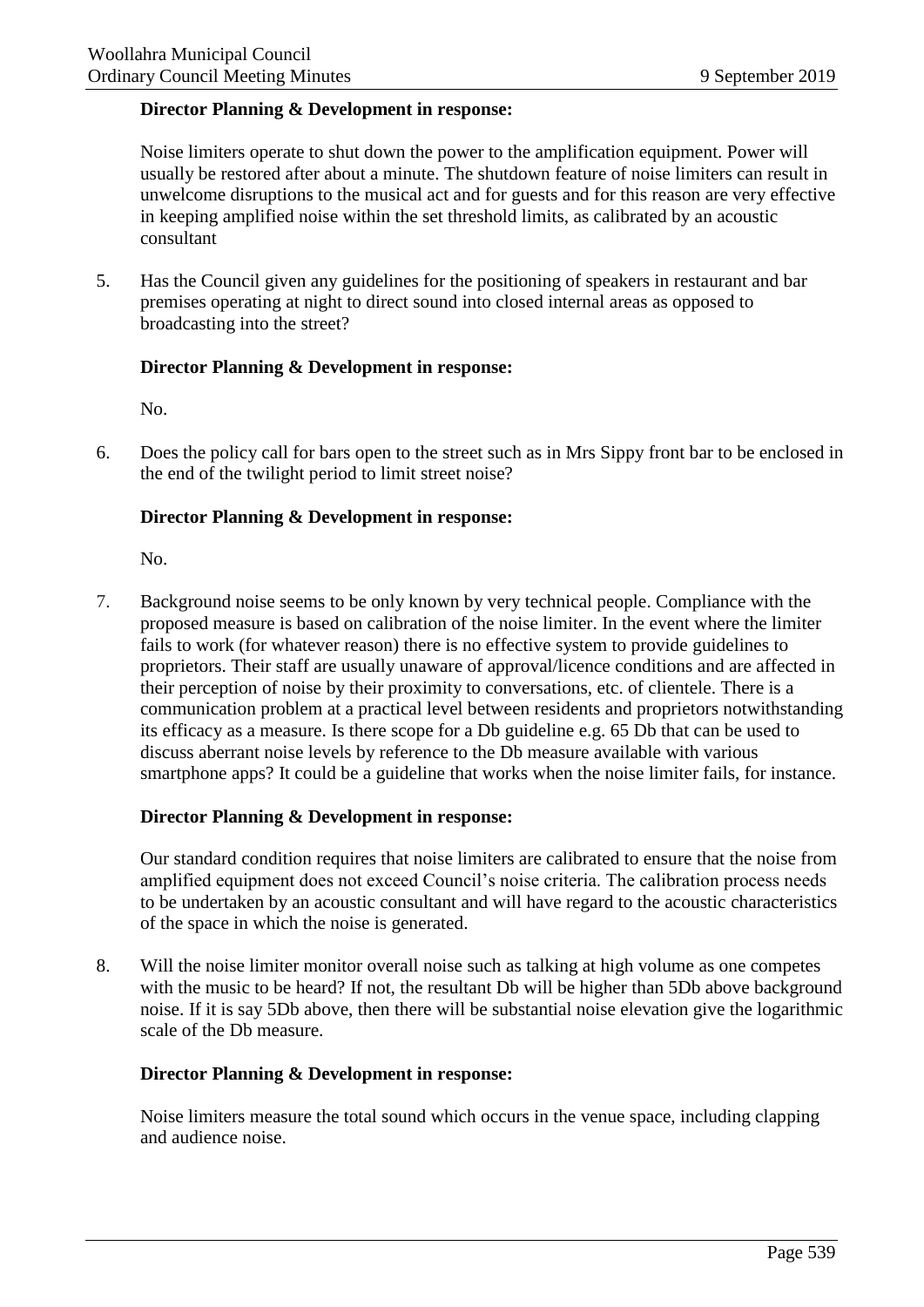#### Footpath Dining

1. In the past, sufficient appreciation of the impact of wait staff or table re-arrangement on the pedestrian amenity may have been overlooked. Would the Council work with proprietors to ensure a pathway is maintained for foot traffic through or around the outdoor dining seating?

#### **Director Planning & Development in response:**

Yes. Section 6 of the *Draft Footway Dining Guidelines* provides that a minimum distance of 1.8m must be available for pedestrian traffic where the pavement is over 3.6m wide. Where the pavement is less than 3.6m wide a minimum distance of 1.5m must be available for pedestrian traffic.

#### Crowd Management

1. Over many years, has the Council approved the developments presently being The Royal Oak, Mrs Sippy, Mateo, Bedoiun, Bibo, and Pelicano? Has Council approved small bar sites such as Filosophy?

#### **Director Planning & Development in response:**

Yes, all of the above venues have development consent.

2. Are there many more sites in Bay Street where restaurants or coffee shop are a permitted use? What controls are there in the LEP to discourage further concentration of such venues? Is it possible to limit such development?

#### **Director Planning & Development in response:**

Land within the Double Bay commercial centre is zoned 'B2 Local Centre'. This zone permits, with consent, *commercial premises*.

*Commercial premises* includes*, retail premises* and *retail premises* includes *food and drink premises*. *Food and drink premises* includes a *restaurant* or *café*, *take away food and drink premises*, a *pub* and a *small bar*.

There are no provisions in the Woollahra LEP which discourage the concentration of such venues. Each application is required to be assessed and determined on merit.

3. Does Council monitor the cumulative increase in potential visitors as it responds to requests to establish such businesses?

#### **Director Planning & Development in response:**

No. However, the full impacts of each business are considered.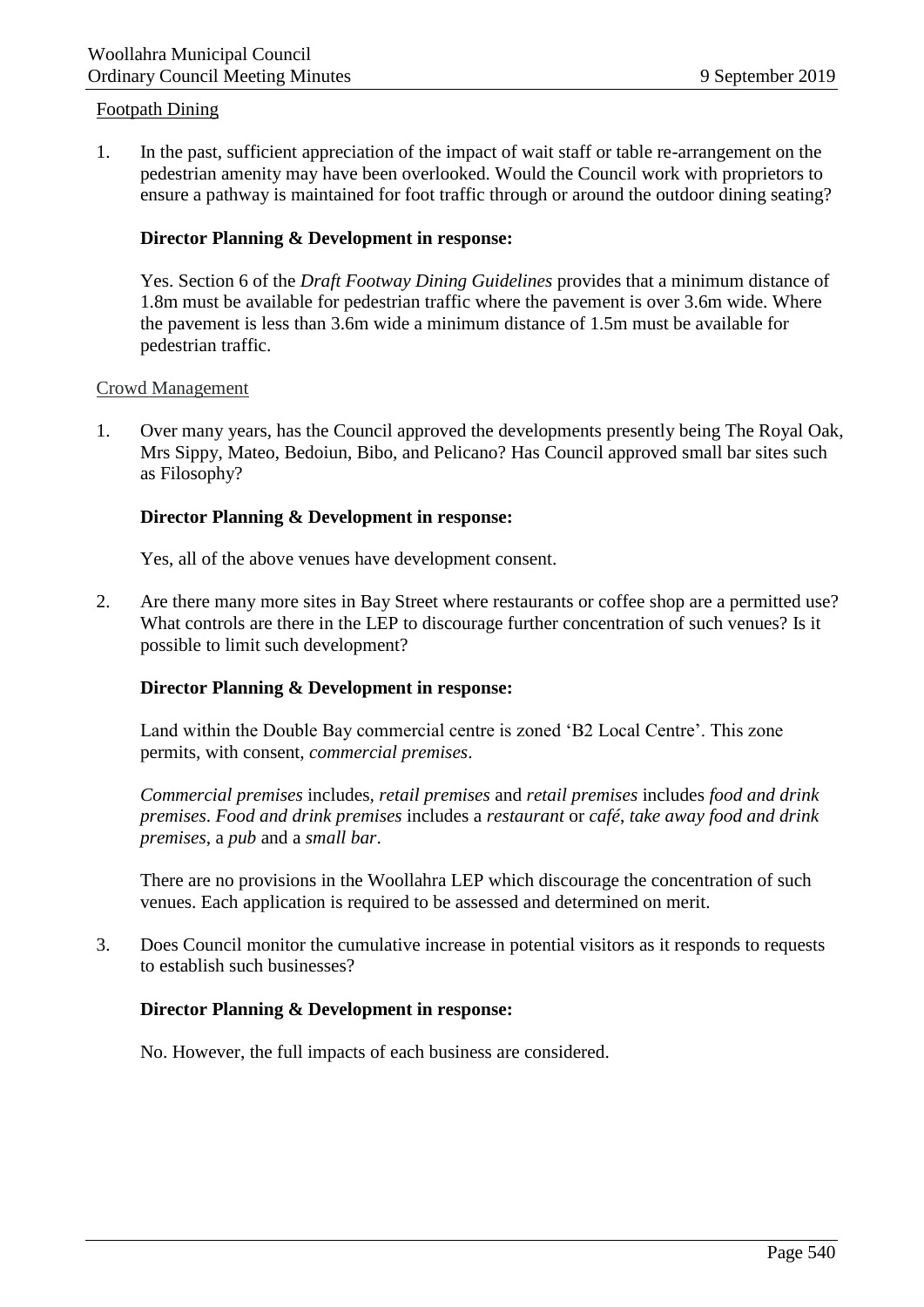4. Has Council or OLG extended opening times for some of those licensed premises?

#### **Director Planning & Development in response:**

No. However, there are provisions within State Environmental Planning Policy (Exempt and Complying Development Codes) 2008 which permit the temporary extension of trading hours for licensed premises for special occasions.

5. Is Council aware that previously unexploited past liquor licences have been "re-activated" by venues such as Bedoiun and Mateo causing an extension of the night time economy to in one case the wee hours of the morning?

#### **Director Planning & Development in response:**

Yes.

Some of these questions are rhetorical in nature to demonstrate the point that crowd control issues are a function of increased permission to operate these premises from dormancy or as new enterprises. The Director, Planning and Development stated that the Council had no role in managing these crowds. But it played a role (recently and historically) facilitating the congregation of venues. I would beseech Council to find a way to specially police the precinct by contracting extra police on the peak nights (Thursday to Saturday) and special public holidays such as Anzac Day. Funding for these extra police could come from contributions by the licensed premises that act as a hub for these crowds.

6. What measures does Council in cooperation with the police plan to remedy the taxi and uber traffic servicing visitors to licensed venues? Does Gum Tree lane present an alternative pick up and drop off opportunity?

### **Manager Engineering Services in response:**

Council works closely with the Eastern Suburbs Local Police Area Command to manage traffic and parking in the Double Bay Centre. Most recently in 2018, Council worked with the NSW Police to improve taxi zone operations in Cooper Street, Double Bay.

In 2016, Council considered significant changes to the traffic flows in Double Bay to address the traffic issues associated with lpicenced venues. These traffic changes included traffic measures for ubers and hire cars.

The Traffic Committee report in relation to the above proposal can be found here: [https://www.woollahra.nsw.gov.au/\\_\\_data/assets/pdf\\_file/0003/169914/Agenda\\_October\\_201](https://www.woollahra.nsw.gov.au/__data/assets/pdf_file/0003/169914/Agenda_October_2016.pdf) [6.pdf](https://www.woollahra.nsw.gov.au/__data/assets/pdf_file/0003/169914/Agenda_October_2016.pdf)

Subsequently, Council considered the recommendations endorsed by the Traffic Committee and resolved: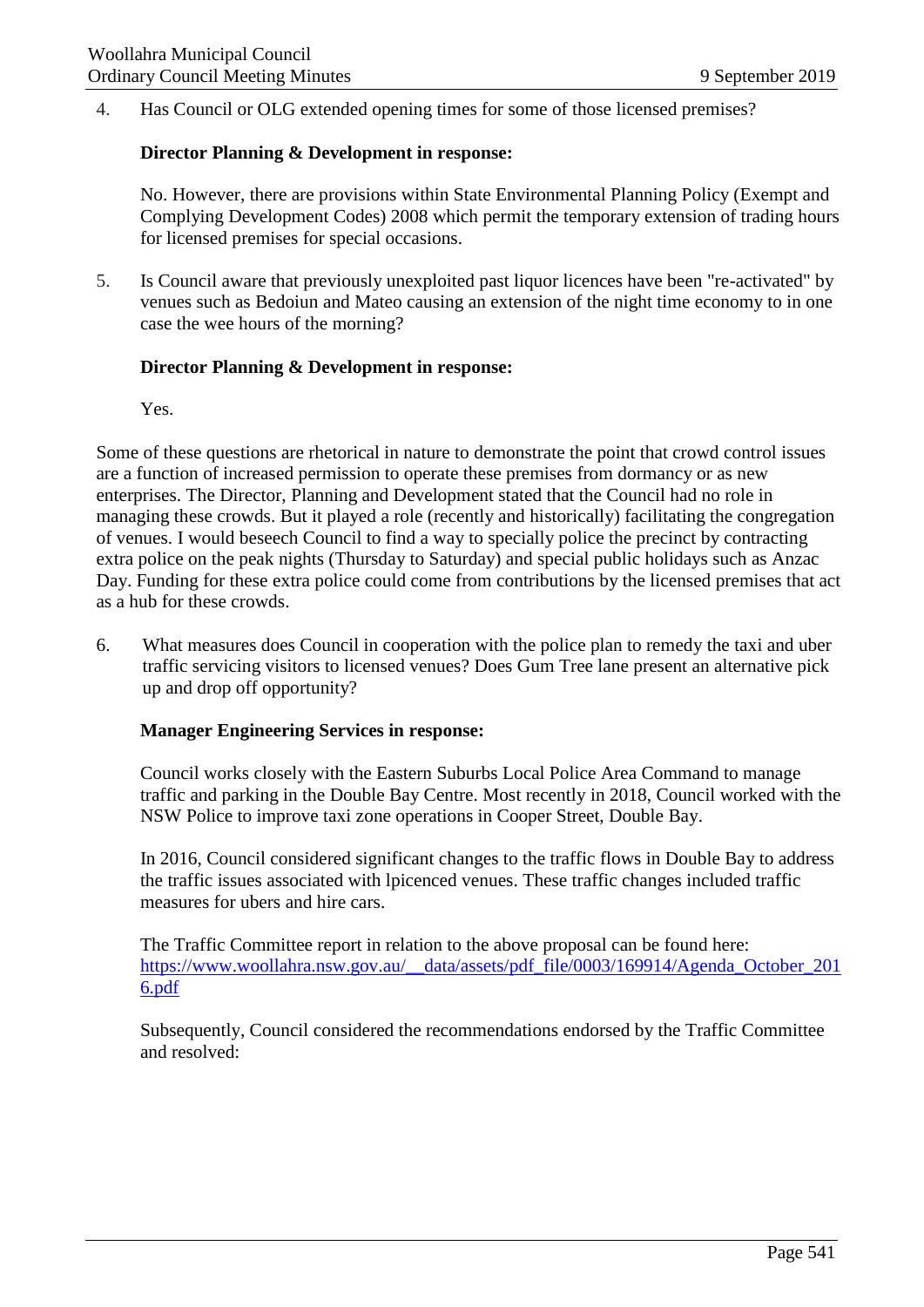#### *Resolved:*

- *A. That the 6 week trial of timed road closures (taxis, ubers and hire cars excepted) to improve pedestrian safety and traffic congestion issues in Bay Street between New South Head Road and Guilfoyle Avenue and in Cooper Street between Bay Street and South Avenue, Double Bay from 9pm – 3am on Friday and Saturday nights be supported, subject to the following conditions:*
	- *i. The RMS approves the temporary closure. Copies of the Traffic Management Plan and Traffic Control Plans have been submitted to the RMS for approval of the road closure and associated measures.*
	- *ii. The Transport Management Centre must be informed of the approved event, temporary closures (including the RMS approval document) and provided with all associated documentation at least 14 days prior to the event.*
	- *iii. All residents/commercial properties within 50 metres of, or with access/frontage to any parts of the closed section of street must be informed at least seven (7) days prior to the first closure via a letterbox drop.*
	- *iv. The applicant must supply and erect any barriers and traffic signs necessary for the road closure as stipulated by the approved Traffic Control Plan (TCP) and remove them at the completion of the works.*
	- *v. The applicant must inform all Emergency Services of the proposed road closure (that is NSW Police, Fire Brigade, Ambulance, State Emergency Services and the Roads and Maritime Services).*
	- *vi. Woollahra Council reserves the right to cancel this approval at any time.*
	- *vii. Should the temporary closure not occur on the approved date due to extenuating circumstances, Council's Manager, Engineering Services be authorised to alter the approved date.*
	- *B. Commencement of the trial be delayed until all 2016 HSC exams have concluded.*

The six-week trial of timed road closures in Bay Street and Cooper Street commenced in 11 November 2016.

A further report was presented to the Traffic Committee and Council's Community and Environment Committee in December 2016 where Council resolved:

### *Resolved:*

*That the 6 week trial of timed traffic closures (taxis, private hire vehicles excepted) in Bay Street between New South Head Road and Guilfoyle Avenue and in Cooper Street between Bay Street and South Street, Double Bay from 9pm – 3am on Friday and Saturday nights be extended by an additional 6 weeks (to the weekend prior to the Council's Community and Environment Committee in February 2017), subject to:*

- *i. Rose Bay Traffic Police and Council being satisfied that the trial continues to operate effectively, improving road safety in the area with minimal impact on the community.*
- *ii. Community consultation is undertaken and no significant objections are raised.*

A progress report was presented to the Traffic Committee in February 2017. The progress report can be found on Council's website:

[https://www.woollahra.nsw.gov.au/\\_\\_data/assets/pdf\\_file/0005/174632/Agenda\\_Febrauary\\_](https://www.woollahra.nsw.gov.au/__data/assets/pdf_file/0005/174632/Agenda_Febrauary_2017.pdf) [2017.pdf](https://www.woollahra.nsw.gov.au/__data/assets/pdf_file/0005/174632/Agenda_Febrauary_2017.pdf)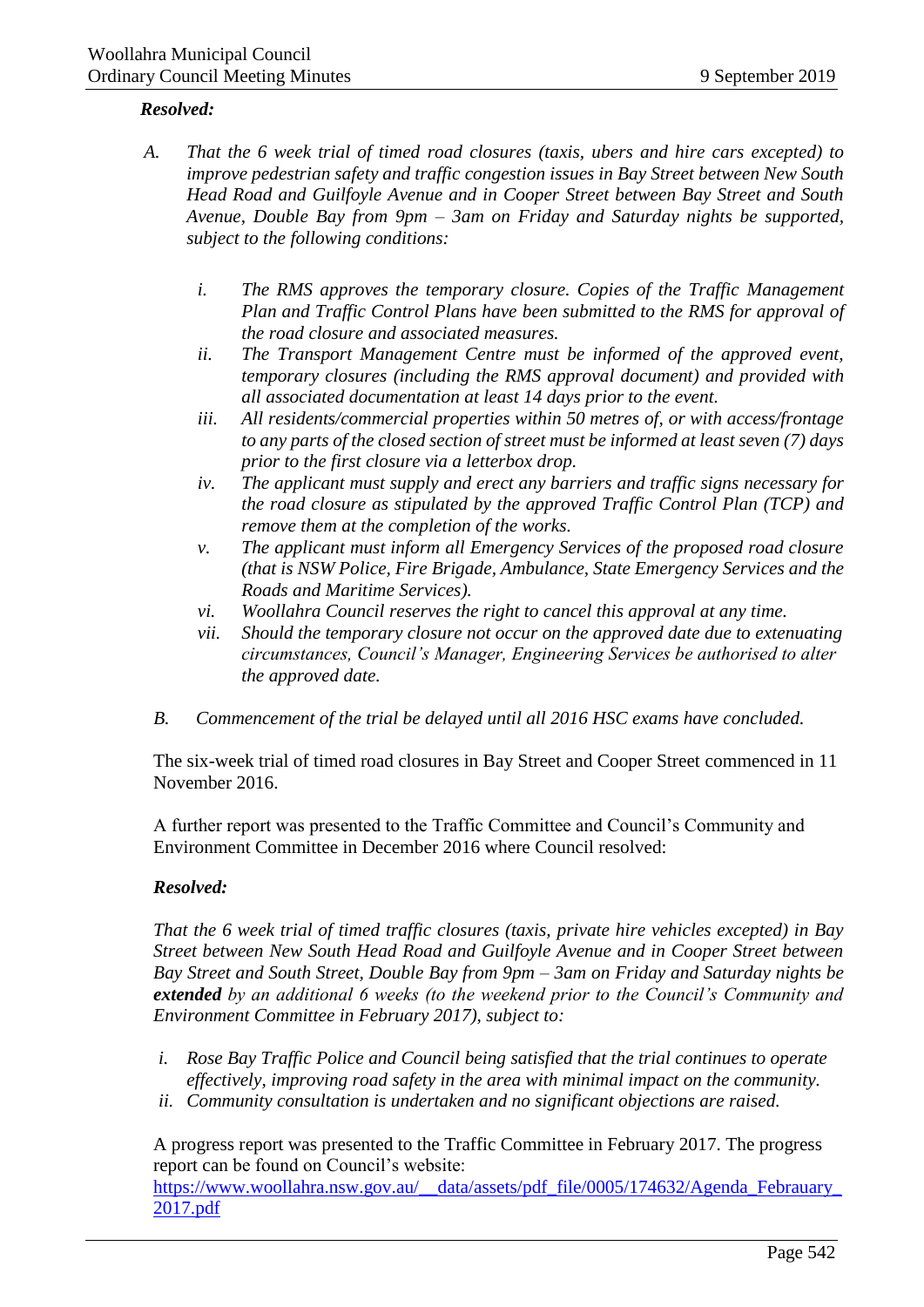The progress report stated inter alia… "Following the community consultation referred to in the above resolution, which was undertaken in December, 2016, quite a number of objections were received and Council officers, determined that in compliance with this resolution, the extension of the trial should not proceed. It is noted that many of these objections were submitted by sources closely aligned with businesses directly affected by these timed closures. While the Police have indicated that some action at this location is required they are re-assessing what this action will be and plan to liaise with businesses and residents in the Double Bay area before coming back to Council on this issue. As such they are satisfied with a deferral of this matter until more community consultation can be undertaken with all of the stakeholders in this area."

Subsequently, after considering a recommendation endorsed by the Traffic Committee, Council resolved:

#### *Resolved:*

*That the matter of timed traffic closures (taxis and private hire cars excepted) in Bay Street between New South Head Road and Guilfoyle Avenue and in Cooper Street between Bay Street and South Street, Double Bay on Friday and Saturday nights be deferred to allow the NSW Police to liaise with the members of the Double Bay business community who have been adversely affected by these closures.*

Council's Traffic Engineers will continue to work with the Eastern Suburbs Local Police Area Command and see if any further improvements can be made to taxi and uber operations in Double Bay. This will include investigating the feasibility of using Gum Tree Lane for uber and taxi pick up and drop offs.

#### Responsible Service of Alcohol

While an OLG issue, our interface with the proprietors leads to discussions of responsible service of alcohol. All state that they strictly comply with the provisions of the law. Our anecdotal experience is that people seem to turn up to these venues sober or "on the way". A good proportion of them leave these premises well inebriated. So something happens when they cross the lintel into the street, it seems. The community is then left with moderate anti-social behaviour such as ventilating stomachs or bladders (frequently in our vestibule); shouting and cavorting, destruction of property (sometimes Council property).

What pathways does Council have to collaborate with OLG and police to temper the situation?

### **Director Planning & Development in response:**

Council and the Local Police Command are currently working on the establishment of a Liquor Accord for Double Bay. One element of that accord will be joint security arrangements so that patrons moving between venues can be better managed.

#### Comment on Garbage Collection Times

Garbage Collection times should if possible be assigned by type of premise. That way Pelicano's rubbish collection from Brooklyn Lane would be caught. That Lane seems to be excluded in the current proposal.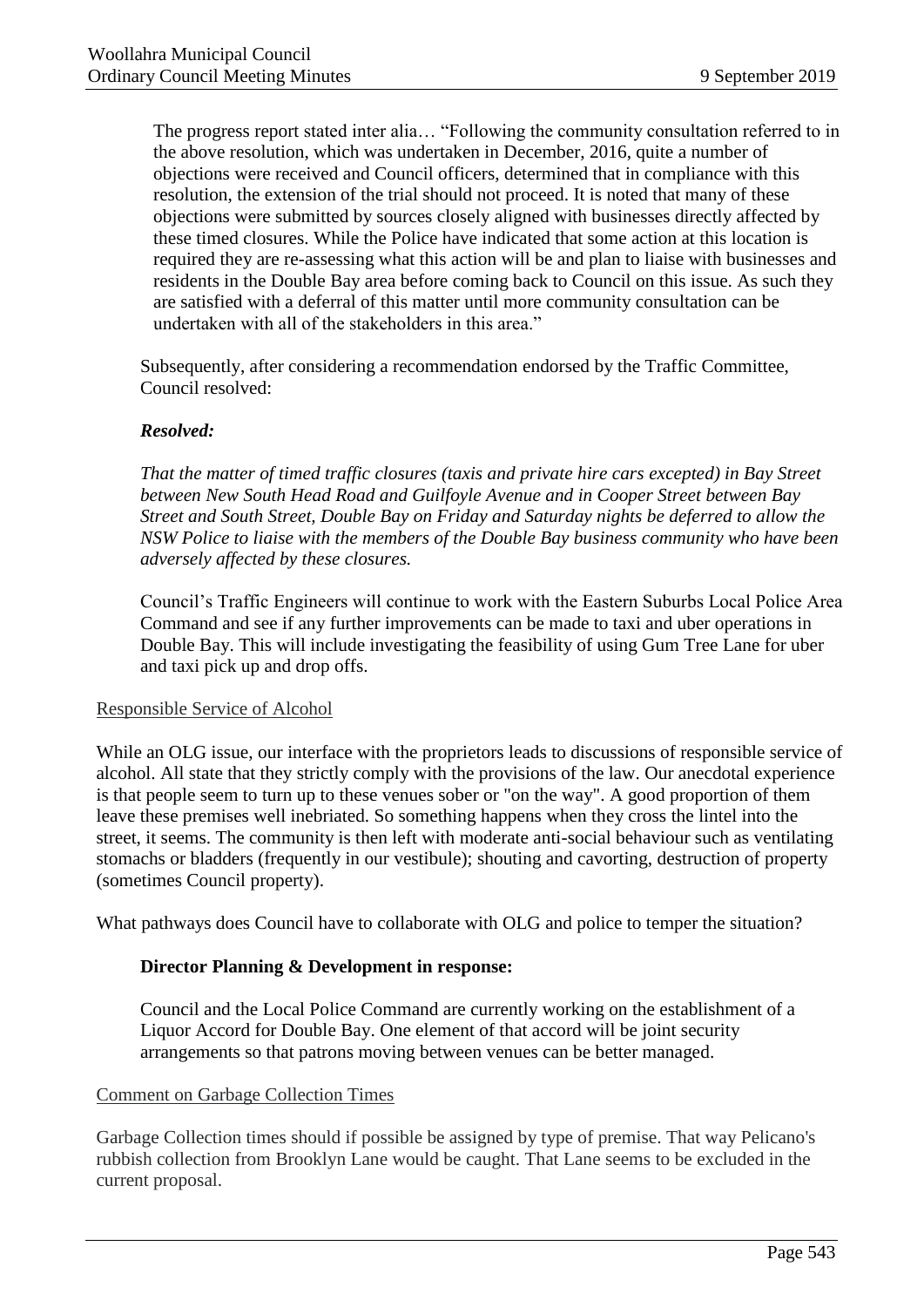#### <span id="page-23-0"></span>**Director Planning & Development in response:**

Council has been working with the venues and their commercial waste contractors to ensure that waste and recycling takes place only between the following hours:

7.00am to 9.00pm Monday to Friday, and 8.00am to 8.00pm Saturday, Sunday and Public Holidays

New standard conditions of consent limiting waste collection to the above hours will be imposed on new venues.

| <b>OWN:</b>         |                                         |
|---------------------|-----------------------------------------|
| <b>From:</b>        | <b>Councillor Robertson</b>             |
| <b>Received on:</b> | 2 September 2019                        |
| Subject:            | <b>Council's Tree Management Policy</b> |

#### **Councillor Robertson asking:**

Further to recent interest in Council's Tree Management Policy, will you please advise how many times in the last twelve months Council has issued an Order or given notice of intention to issue an Order, in relation to any and all breaches of the Tree Management Policy.

Would you further provide the relevant figures for the past five years and past ten years' time frames?

#### **Director Technical Services in response:**

In the past twelve months there have been 8 Notices of Intention to Issue an Order relating to breaches of the TPO. In the past five years there have been 26 Notices and 4 Orders issued. During this period, staff have investigated 130 breaches of the TPO with outcomes including Penalty Infringement Notices (PINs), negotiated remedy/replacement and in one case a criminal prosecution. As noted at the recent Councillor briefing in relation to view pruning, regulation of breaches of the TPO has been a challenging area for Tree Management and Compliance staff, with the outcome in terms of penalties issued not reflecting the time, effort and expense involved in the process.

Staff, in conjunction with our legal advisors, are currently investigating options for more effective processes and in particular are exploring options under the State Environmental Planning Policy (Vegetation in Non-Rural Areas) 2017. Advice provided by the OEH in May of this year suggests the possibility of PINs in the order of \$3,000 being issued for breaches without the need for criminal prosecution but this possibility remains contested.

It is our intention to provide a briefing to Councillors, which will be attended by our lawyers, to outline our approach to regulation of the TPO. We expect that this will occur in late October.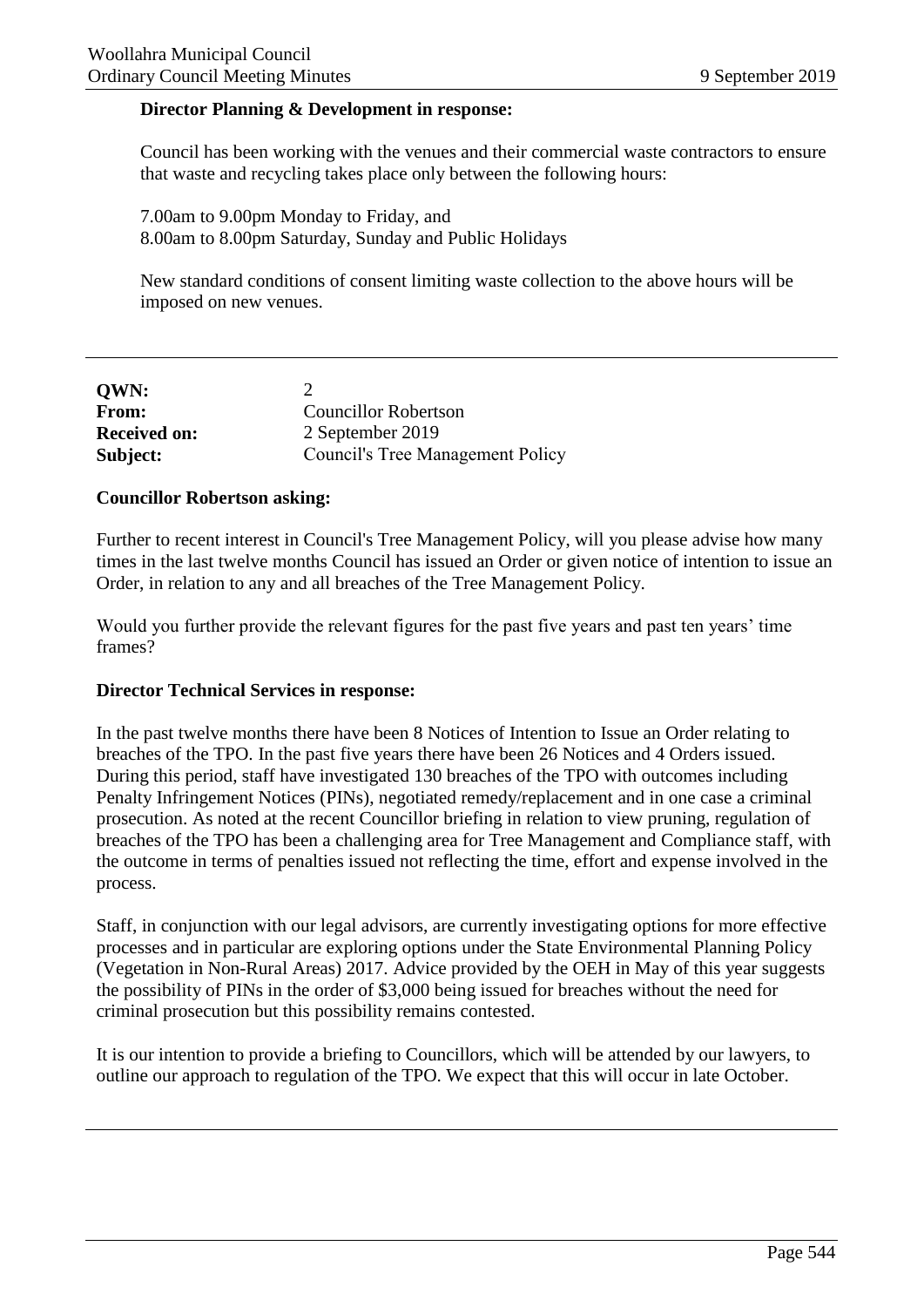<span id="page-24-0"></span>

| <b>OWN:</b>         | 3                       |
|---------------------|-------------------------|
| From:               | <b>Councillor Regan</b> |
| <b>Received on:</b> | 4 September 2019        |
| Subject:            | Minimum Lot Sizes       |

#### **Councillor Regan asking:**

On 8 July 2019 Council resolved, inter alia:

#### *THAT Council:*

- *A. Receives a report, as a matter of urgency, in relation to amending its current Local Environmental Plan 2014 ("LEP") to provide a minimum lot size of 800 square metres or other for dual occupancy (attached) developments in R2 Low Density Residential zones within the municipality.*
- *B. Considers other amendments to its planning and development controls to give effect to the above, as soon as reasonably practicable, given the introduction of the Low Rise Medium Density Housing Code (part of the State Environmental Planning Policy (Exempt and Complying Development Codes) 2008) ("Code") on 1 July 2019.*
- *C. THAT the resolution be notified to the Department of Planning and Professor Roberta Ryan, the independent reviewer, by 31 July 2019.*

Would the Director, Planning and Development please provide us with an update as to where Council is in relation to actioning this Resolution, and specifically:

- 1. when the report referred to in Resolution A above will be prepared?; and
- 2. whether a notification referred to in Resolution C above was made, and provide the Councillors with a copy of that notification?

#### **Director Planning & Development in response:**

On 26 August Council adopted the urban planning project priorities as set out on Annexure 2 of the report to the Environmental Planning Committee on 19/8/19, subject to priority categories three and four being described as:

- 3. Council priority 1
- 4. Council priority 2

It also resolved that the following major strategic planning projects be priorities as the most urgent:

- Double Bay Review of Planning Controls
- Edgecliff Commercial Centre Review, and
- Landscaping Controls in Woollahra DCP 2015.

The resolution of 8 July 2019 was not included in the list of projects contained in Annexure 2.

In view of the resolution of 26 August we have directed staff resources to the major strategic projects referred to above. Work has not commenced on the report requested by the resolution of 8 July 2019.